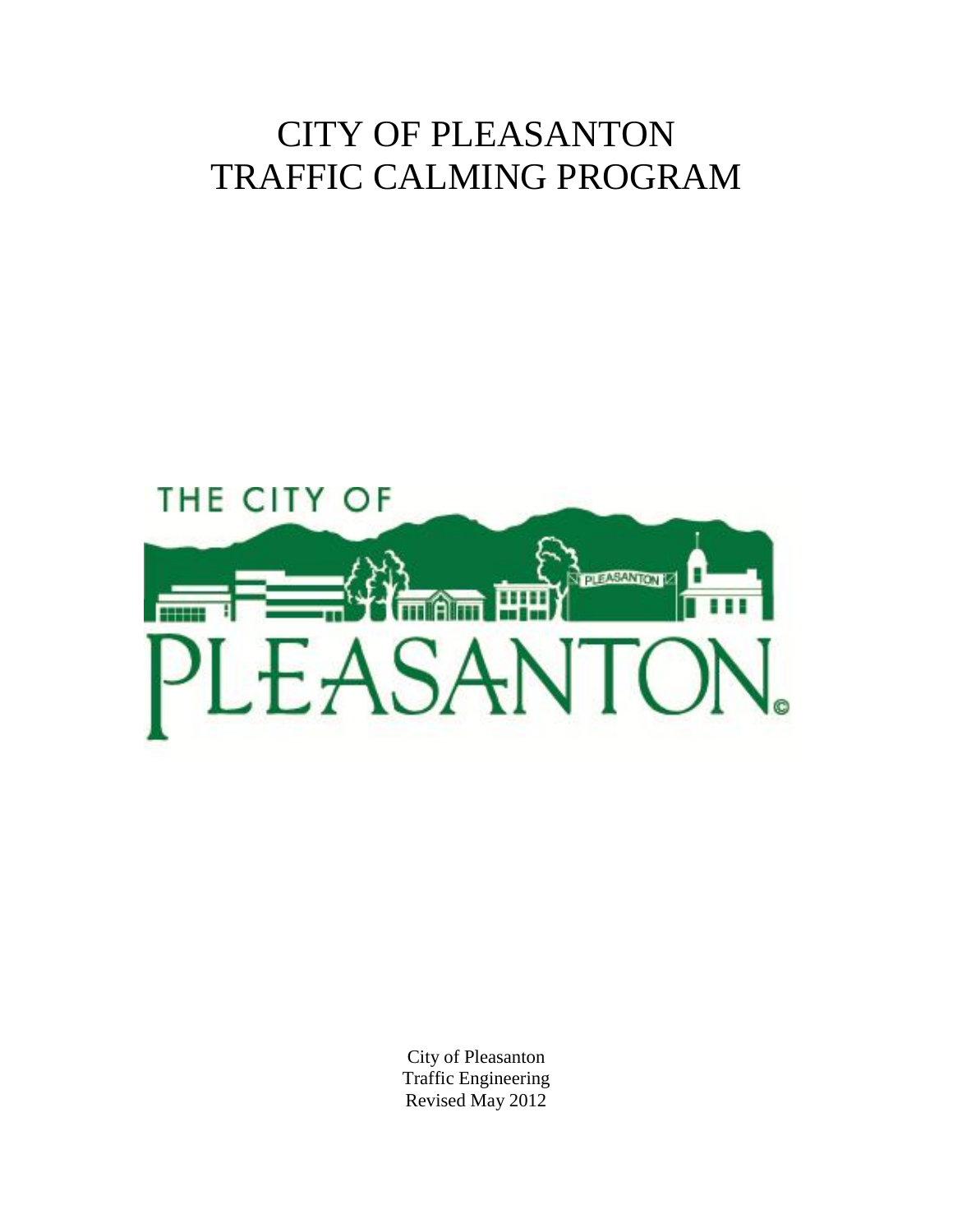## **City of Pleasanton Neighborhood Traffic Calming Program**

### **Introduction**

The City of Pleasanton Neighborhood Traffic Calming Program (NTCP) is designed to provide consistent, citywide policies to neighborhood traffic management and to ensure equitable and effective solutions to a variety of traffic concerns expressed by local residents. The program intent is to treat similar traffic problems equally, while recognizing the differences in individual resident levels of concern and traffic tolerances. The NTCP is designed to provide guidelines and methods of evaluation to systematically address neighborhood traffic problems.

Neighborhood traffic concerns are as varied as the residents who perceive them and include a wide range of issues from site specific safety concerns to neighborhood-wide concerns with cut-through traffic speeding through the neighborhood on one or more streets. The nature of the problems should drive the approach as well as the solution. The program outlined here summarizes the process the City will use to address neighborhood traffic concerns in Pleasanton.

### **Background**

The City receives numerous requests, complaints and suggestions from residents about traffic related issues. In many cases driver behavior – in the form of speeding or cut-through traffic - is the root cause of these complaints. Traditionally police enforcement has been successful in deterring speeding traffic. However, there is a high demand for enforcement all over the City and it is not efficient to conduct enforcement on low volume residential streets. Enforcement often works on a temporary basis, but there is a need for more permanent measures to reduce the speed of vehicles and discourage cut-through traffic on low volume residential streets.

Many communities in the Bay Area have adopted varying traffic calming programs in an attempt to reduce the speed of vehicles and discourage cut-through traffic on residential streets. The cities of Oakland and Fremont have developed speed hump programs, San Francisco and San Jose have implemented photo radar programs and Livermore has developed a comprehensive NTCP involving several types of physical devices.

In order to address the concerns of all of Pleasanton's neighborhoods, the City Council directed staff to develop a citywide NTCP.

### **Purpose Statement**

The purpose of the NTCP is to work with neighborhoods to implement measures that affect driver behavior in such a way that reduces vehicles speeds and cut-through traffic and improves the quality of life for residents, pedestrians, bicyclists and motorists. This goal shall be balanced with the need to provide quick emergency response times for emergency vehicles including fire trucks, police and ambulances.

Implementing traffic calming measures is not a solution for all speeding and cut-through traffic woes. Each neighborhood may have its own unique set of problems that must be analyzed to identify solutions. This program has been developed to guide City staff and inform residents about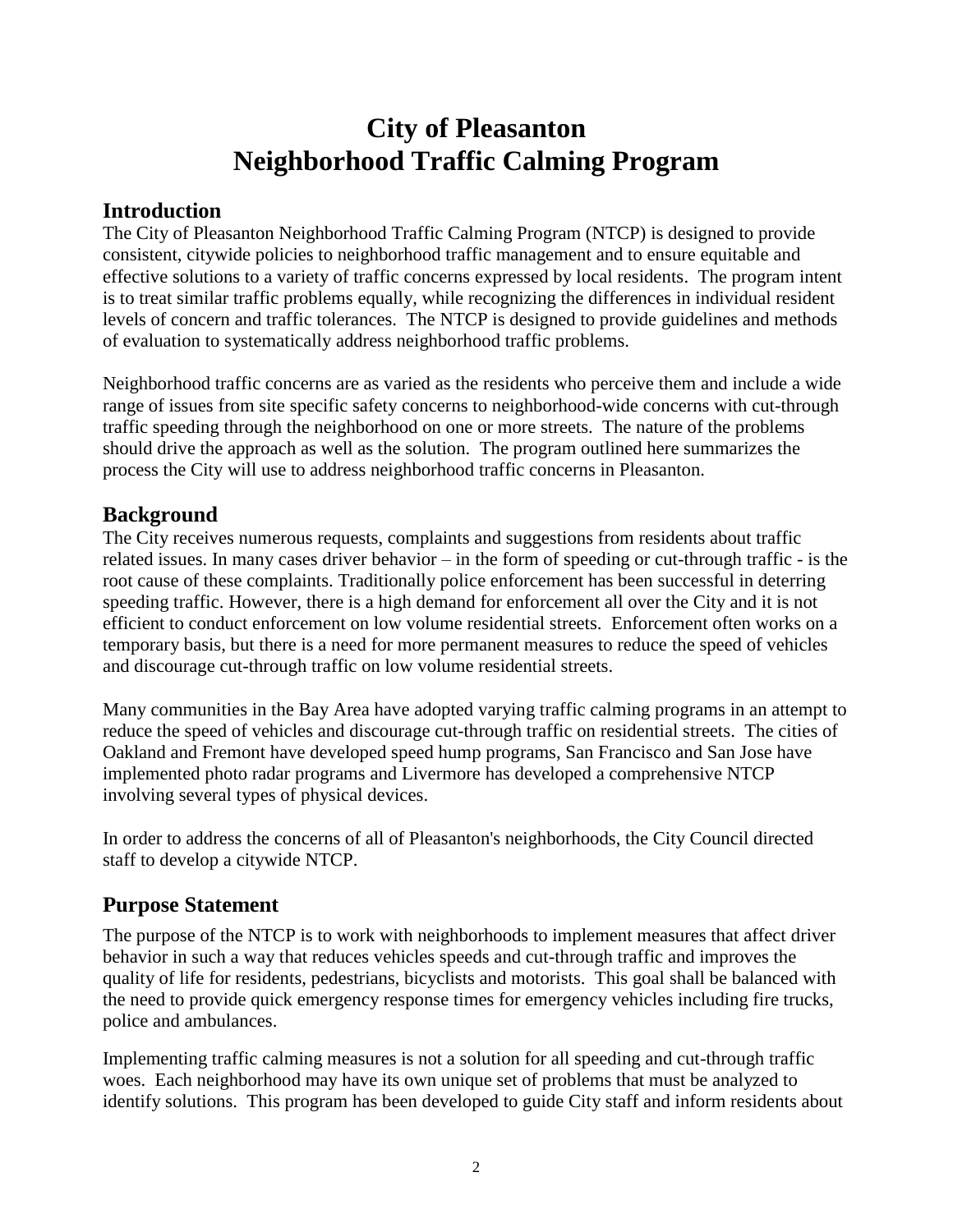the processes and procedures for implementing traffic calming measures on residential streets. Under this program, staff will work with residents to identify traffic issues in their neighborhoods and seek appropriate solutions.

The goals of the NTCP are to:

- Define a process to evaluate neighborhood concerns.
- Implement "quick response" measures when possible.
- When quick response measures are not effective, identify local streets for additional traffic calming criteria.
- Prioritize local streets for additional traffic calming devices based on fair and impartial methodologies.
- Work with the neighborhood to identify and approve a traffic calming strategy.
- Establish the means to pay for and maintain the devices.
- Implement the program through the Capital Improvement Program.

### **TRAFFIC CALMING IMPLEMENTATION**

### *Step 1 – Resident Correspondence*

The NTCP is based entirely on requests and concerns voiced by local residents. Traffic issues may be related to the larger neighborhood or may be very location specific. More localized (spot) problems include vegetation obstructing drivers' view and additions or modifications to existing signs or markings. More complex, neighborhood-wide problems are speeding or cut-through traffic on a long stretch of street or multiple streets. Each of these concerns will be analyzed by staff to determine if quick response or traffic calming prioritization is necessary.

To address the range of concerns most effectively, without requiring that site specific problems with fairly routine solutions go through the same process as more complex neighborhood problems, there are two levels of review and response provided and different steps associated with each.

#### *Step 2 – Quick Response*

Quick response measures apply to more site specific concerns that can be addressed through existing routing traffic control measures.

When a resident(s) lodges a complaint with the City regarding speeding or high volumes on their street the following steps must be taken before the NTCP is considered:

- 1. The normal traffic service request process shall run its course. This includes documentation of the residents concern, field investigation and data collection, if warranted.
- 2. The responsible staff member will then make a determination as to action necessary if any. If it is determined that a significant speeding problem does exist, the following possible actions may be taken at this point: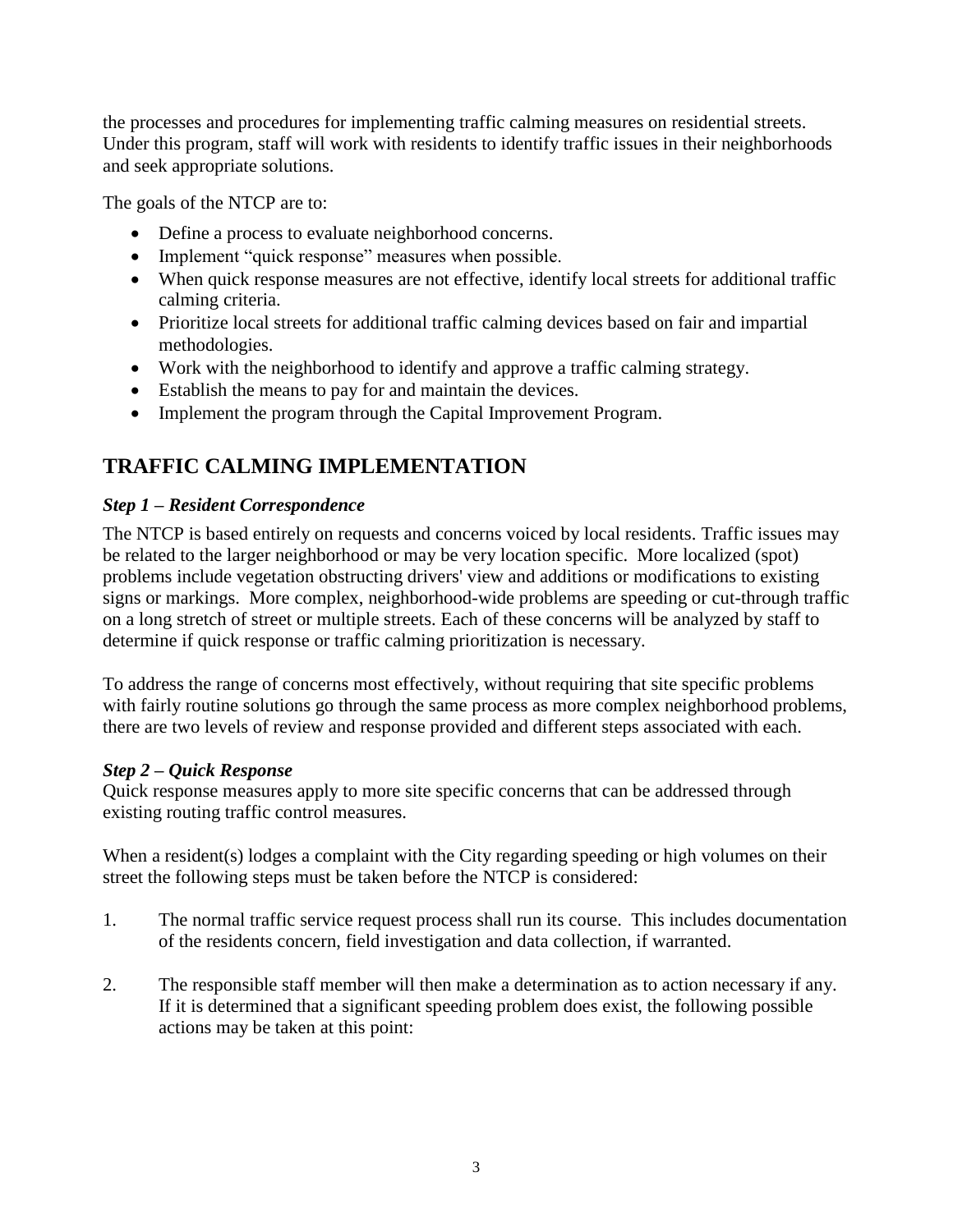Increased Speed Enforcement: This can include the use of the speed trailer to raise driver awareness of speed limits and targeted enforcement to address those times when significant speed limit violations occur.

Permanent Speed Limit Sign Installation: Speed limit signs may be installed if they aid in increasing driver awareness of speed limits. Indiscriminate use and placement of speed limit signs should be avoided.

Deployment of Neighborhood Speed Limit Awareness Signs: These are high quality paper signs with unique messages and graphics that can be mounted on garbage cans by residents to raise driver awareness. The program requires the involvement of several neighbors who will be given 3-4 signs each and would rotate signs on their garbage cans to keep the message fresh.

Neighborhood Speed Watch Program: This program can involve neighborhood flyers alerting residents to their neighbors' concerns about speeding, neighborhood speed limit awareness signs (discussed above), and a radar speed check program. The radar speed check program would require residents to monitor speeds using radar equipment. The owner of vehicles that were recorded at unlawful speeds would be sent a letter asking them to obey the posted speed limits. No citations would be issued, and there would be no confrontation of drivers by residents. Residents would be trained by police staff in the proper use of the radar equipment.

If the resident is not satisfied with the recommended course of action the decision may be appealed to the Staff Traffic Committee. The Committee will listen to the resident, review the situation and make a determination as to whether further actions are warranted. The Committee may recommend that the NTCP should be pursued.

If at this point the resident is still not satisfied with staff response they may appeal it to the City Council.

#### *Step 3 – Traffic Calming Prioritization*

If routine procedures cannot resolve the problems and they require non-routine measures or affect multiple streets, the requested street may be added to the annual traffic calming request list. Shortly before the new funding cycle begins, streets listed on the traffic calming priority list will be analyzed and prioritized, using existing traffic volumes and speeds, collision history, pedestrian generating land uses and the adjacent land uses. The Traffic Calming Prioritization and Scoring Criteria Worksheet is included in Appendix A. The goal of the prioritization program is to impartially analyze each street and identify streets most in need of traffic calming devices.

Some streets will not meet the minimum traffic calming volume or speed thresholds and will be eliminated from the traffic calming program entirely. The remaining streets will then be ranked based on their priority ranking score and a traffic calming priority list will be generated. Streets that meet the minimum volume and speed thresholds will be carried over into the next year's traffic calming request list for future analysis. Typically one street annually is fully funded through the NTCP. Streets that meet the minimum volume and speed thresholds and do not qualify for traffic calming may choose to fund traffic calming devices themselves. Appendix B discusses funding thresholds and criteria and outlines this process.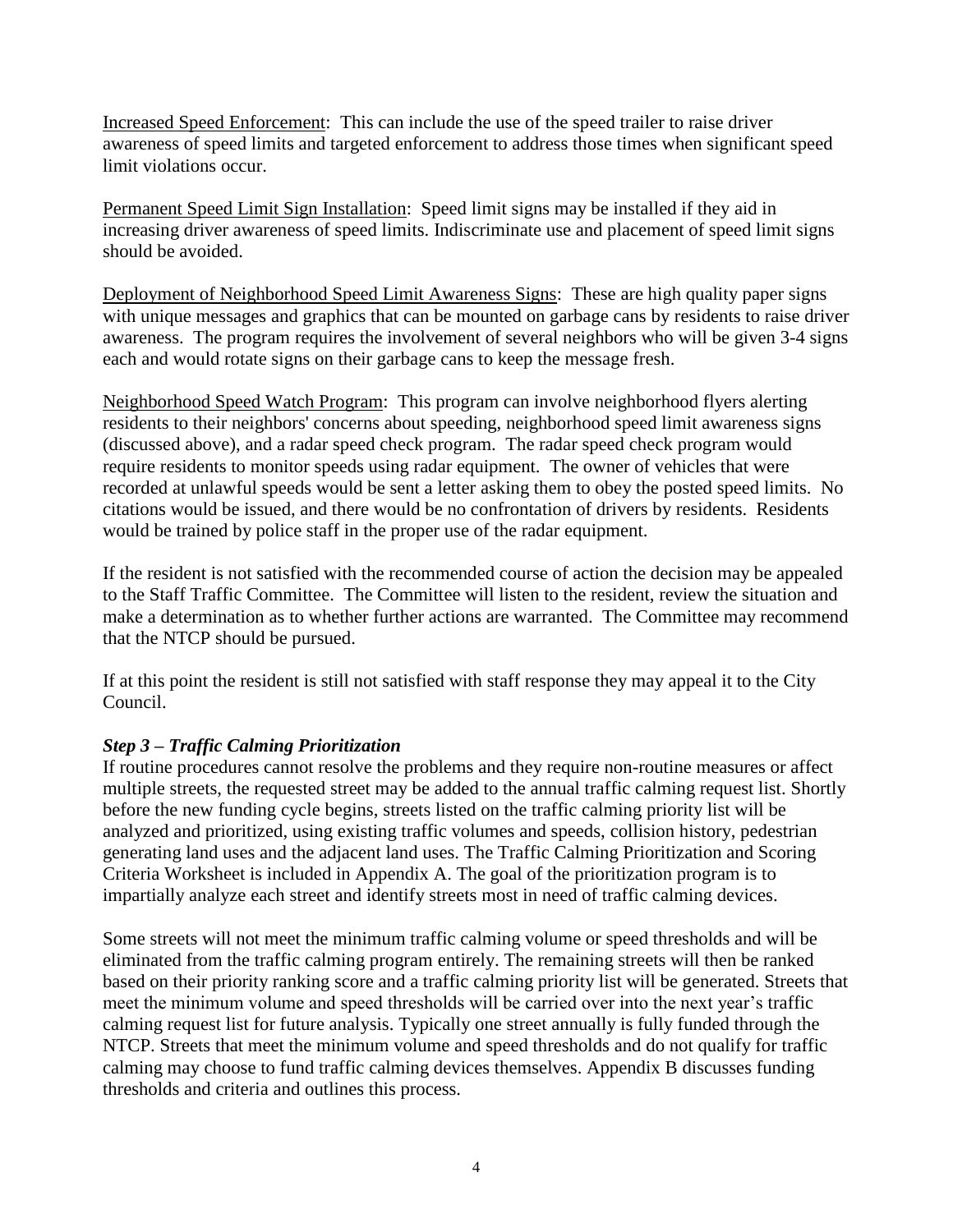#### *Step 4 – Neighborhood Traffic Calming Meeting and Traffic Calming Study Approval*

After the highest ranking street is identified, a neighborhood planning process is initiated to involve the residents of the local street and others affected users of the facility. Since traffic calming devices may have negative impacts on local neighborhoods, it is necessary to determine if there is adequate support for the process before beginning.

To initiate the process, the boundaries of the affected street shall be determined by the Traffic Engineer with potential input from local residents and the Staff Traffic Committee. An initial neighborhood traffic calming workshop will be held and all of the residents within the boundary will be notified by mail. Public meeting notices will also be posted at each street entrance at least 1 week before the scheduled meeting so that others potentially affected by the devices may also attend. The purpose of this workshop is to solicit neighborhood input and discuss the traffic calming program and process. Staff will discuss the various devices available to residents and their historical measures of effectiveness at other locations if applicable. Staff will also discuss devices that are not applicable under the NTCP.

This will mostly be an educational workshop, both for staff to learn residents' concerns and for the residents to learn more about the traffic calming process. This workshop is purposely held prior to the circulation of an initial traffic calming study approval petition so that the residents are more educated about the process that they are being asked to support. At this meeting, it is required that a neighborhood steering committee be identified to coordinate future outreach efforts within the neighborhood and collect petition signatures.

The local street must then petition the City and demonstrate their interest in the study by obtaining support from at least 50% of the residents within the project boundaries. The local neighborhood steering committee shall be responsible for gathering petition signatures. If at least 50% of the residents do not sign the petition, the request will not proceed and the next highest ranking street will be contacted. For the purposes of this program, a resident is defined as any person owning or renting a living unit with its own street address, regardless of how many people live in each unit. Each street address may be represented by one signature.

#### *Step 5 – Neighborhood Steering Committee Meetings*

Should sufficient support be collected by the steering committee, City staff will meet with the neighborhood steering committee to review the various tools available that address the neighborhood's concerns. Different tools have different impacts on the behavior of neighborhood traffic and it is important to consider those tools that are best suited to the neighborhood's specific issues. For example, if traffic volumes are a major concern to residents, it is appropriate to examine traffic calming tools that mitigate cut-through traffic. If speeds are the neighborhood's main focus, tools specifically oriented to speed control should be considered.

The steering committee is responsible for developing the traffic calming plan for the neighborhood. The steering committee should develop a traffic calming plan that fairly and equitably meets the needs of the entire street. This step should also provide information to the area residents on the approximate cost of alternative calming measures, as the residents may be responsible for a portion of the project funding. It is vital to the success of a neighborhood process that the steering committee considers this funding aspect as well as the possible impact to other affected agencies.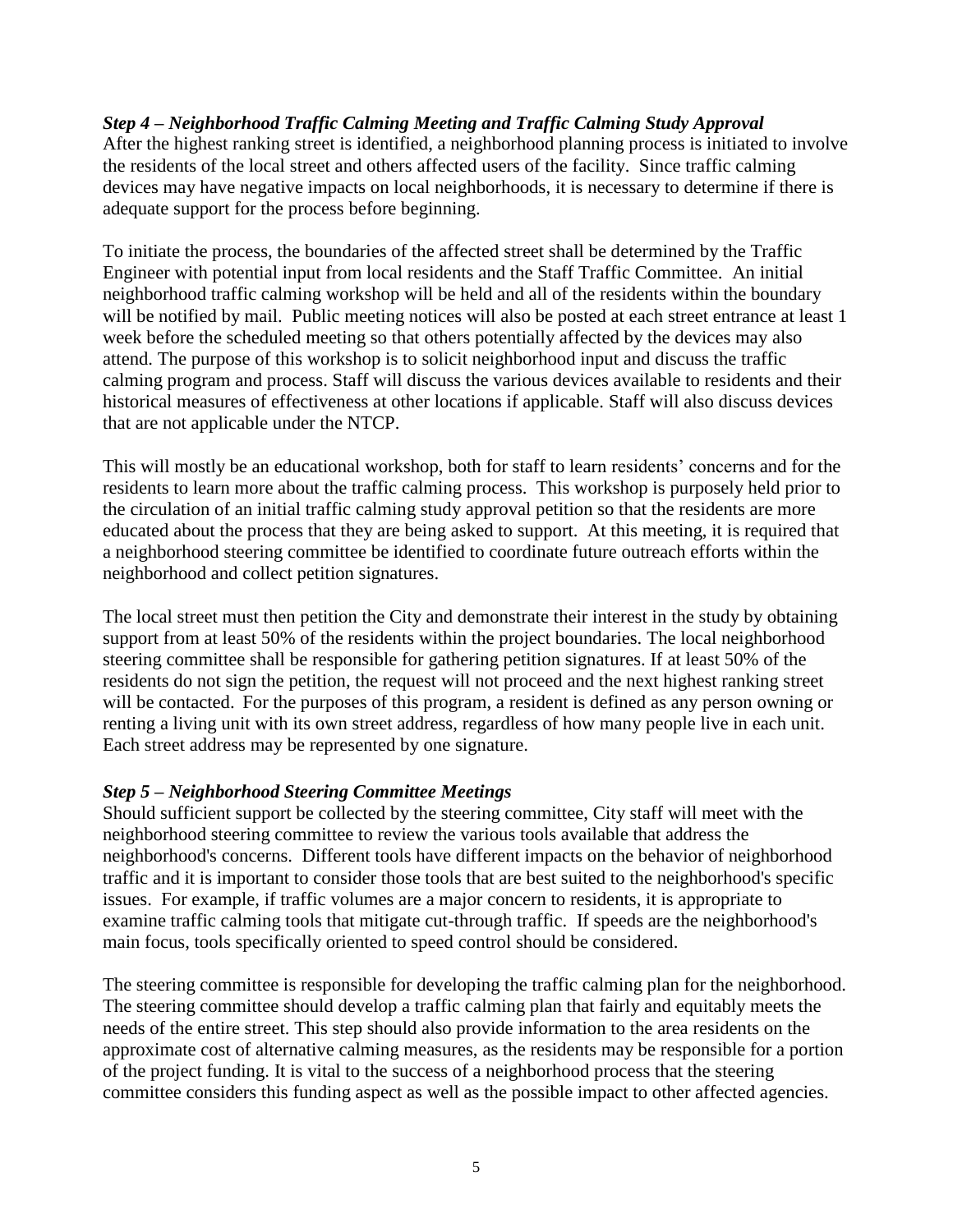This provides clear parameters and realistic expectations for the neighborhood from the beginning and reduces the potential for plans to be advanced that are not feasible or the implementation of devices that need to be removed at some future time.

The Staff Traffic Committee and other potentially affected agencies may choose to participate in aspects of the planning process to understand the concerns of the residents and share their interests with the neighborhood. It is imperative to consider impacts to primary emergency response routes when developing a NTCP. See Appendix C for additional information on emergency response routes.

#### *Step 6 - Traffic Calming Plan Development and Approval*

City staff will develop a traffic calming plan for the neighborhood based on the information gathered at the initial meeting and general direction given by the steering committee and other stakeholders. The plan will include construction cost estimates and anticipated funding strategies. This plan will be presented at a second neighborhood workshop. Any significant deficiencies identified by residents as a result of this meeting will require additional neighborhood workshops.

Plan approval is a very important step in the process. The plan must be acceptable to all affected parties in order to be effective. If the various stakeholders have been involved throughout the process, the plan should address their different needs and concerns. If the plan does not, it should be revised to be acceptable to all the stakeholders.

Once the traffic calming plan has been reviewed by the local residents, a petition will be required of all residences within the project boundaries. At least 67% of the fronting residences within 500' of each proposed device must indicate their support for the device. In addition, the proposed device **MUST** be approved by all of the property owners fronting each device. If the residences do not show support, the devices will not be installed. It is critical that each location receive the necessary approval, since large gaps between traffic calming devices could lead to an increase in vehicle speeds. Any one device rejection may require staff to revisit the neighborhood steering committee and develop other alternatives. The petition shall clearly state any funding participation required of the residents. It is the City's intent to assure a strong majority and not be faced with the removal of questionable devices.

After the required petitions of support are received by staff, a report will be prepared showing the conceptual plan and presented to the City Council for approval. If the City Council approves the conceptual plan, final engineering plans and specifications will be prepared by staff so that the project may be implemented.

The final engineering drawings and cost estimates will be presented to the neighborhood steering committee prior to actual construction to ensure that they represent what was agreed to by the neighborhood. Residents also need to be aware in advance of the construction impacts (noise, dust, potential traffic rerouting) and the anticipated construction schedule to minimize frustrations during the actual construction. This is important to ensure that there are no surprises once construction starts. These drawings will be available to all the stakeholders for review.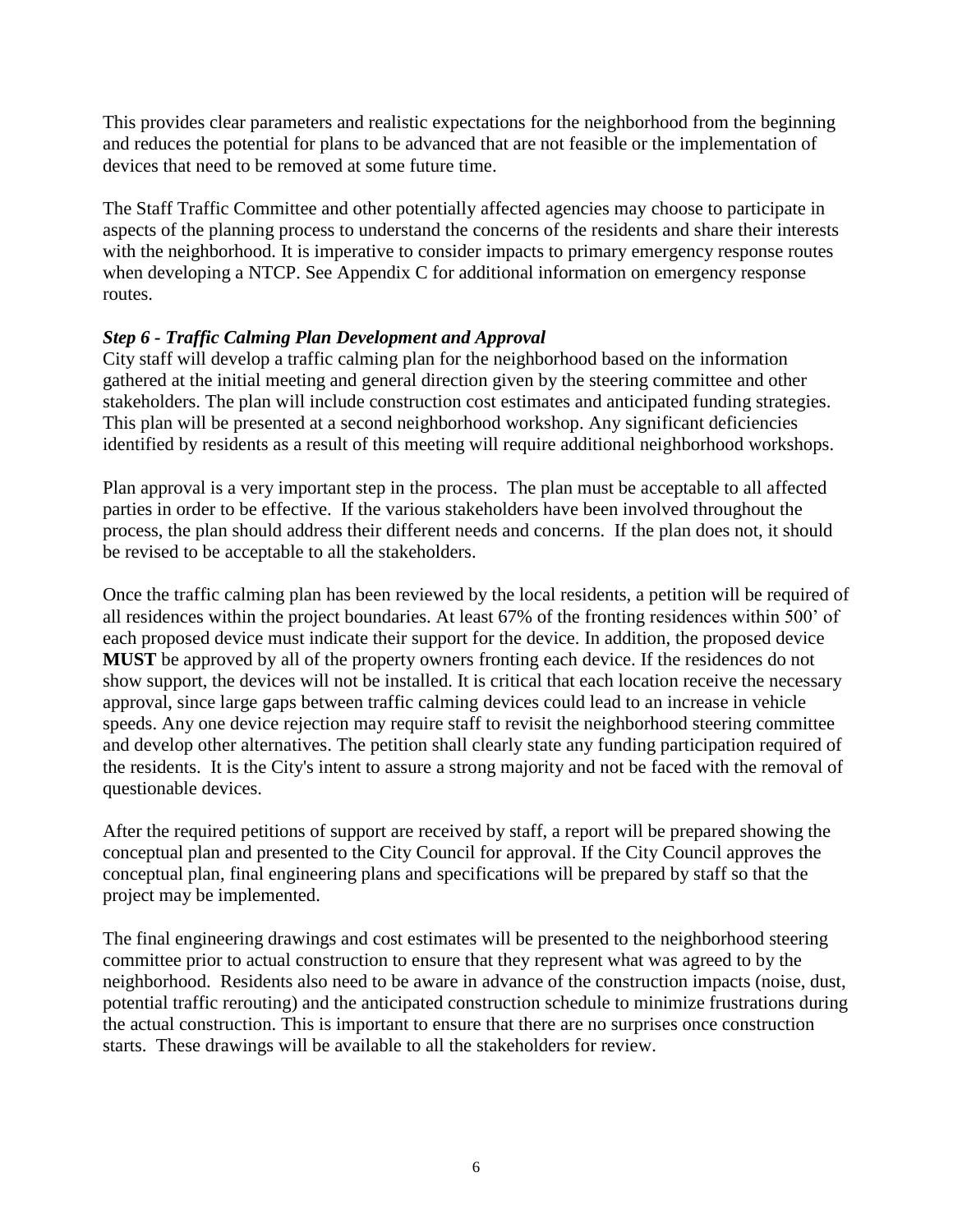#### *Step 7 - Before and After Studies*

A critical component of a successful traffic calming program is the evaluation of neighborhood plans and specific traffic calming tools. Before and after studies will be conducted to evaluate the measures of effectiveness and to learn more about how individual devices and systems of devices affected driver behavior. This information can be used to determine whether the neighborhood's desired outcomes have been achieved, and to what degree, and to define the appropriate use of specific devices in future traffic calming programs. Before and after studies will also be used to determine if the traffic problem has shifted to other neighborhood streets.

#### *Step 8 - Review and Revise Process*

After completion of each NTCP, the planning process will be reviewed and evaluated to identify appropriate changes that would enhance and improve the process. Because the process itself is critical to the success of the overall program and to the individual neighborhood traffic calming plans, the process will be reassessed after each plan is completed and revised as necessary.

### **Policies**

The series of policies have been developed to guide traffic calming in the City of Pleasanton. The NTCP Policy Document is included as Appendix C.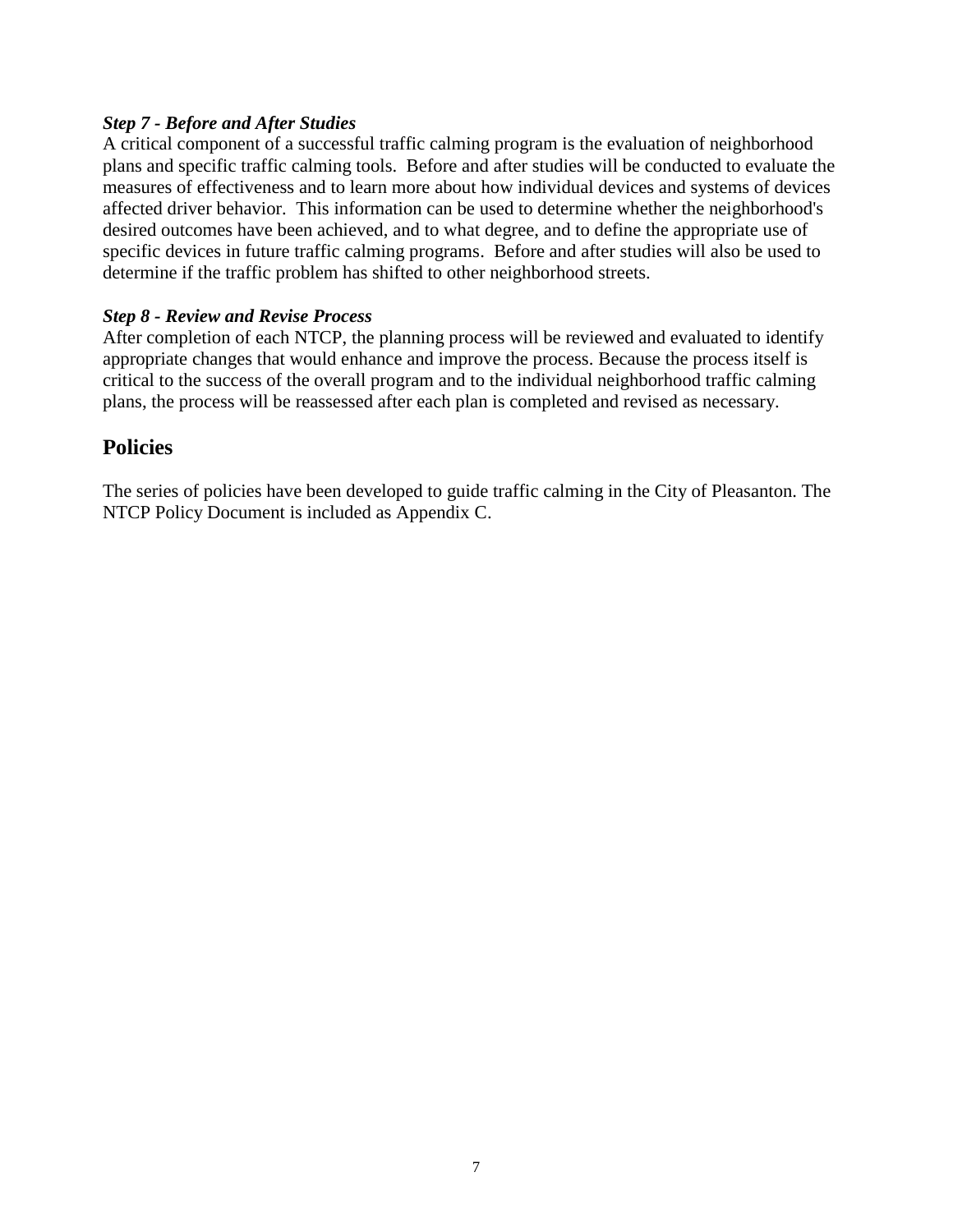### **GLOSSARY OF TERMS**

**Cut Through Traffic** - traffic that travels through a neighborhood, but does not begin or end a trip in the neighborhood.

**ADT** (Average Daily Traffic) - the average number of trips a roadway carries per day.

**Local Street** - A roadway designed to serve only adjacent land uses in commercial and residential areas. Typical volumes for these streets are 500-3,000 ADT.

**Residential Collector Street** - A roadway which provides access to residential areas and feeds traffic to arterials. Typical volumes for these streets are 3,000-6,000 ADT.

**Collector Street** - A roadway which provides access to adjacent land uses and feeds local traffic to arterials. Typical volumes for these streets are 4,000-10,000 ADT.

**Arterial Street** - A roadway which feeds through traffic to freeways, provides access to adjacent land uses primarily at intersections, and features traffic control measures. Typical volumes for these streets are 10,000-45,000 ADT.

**Emergency Response Route** - a defined route that emergency vehicles use to reach residences and businesses in an efficient and safe manner.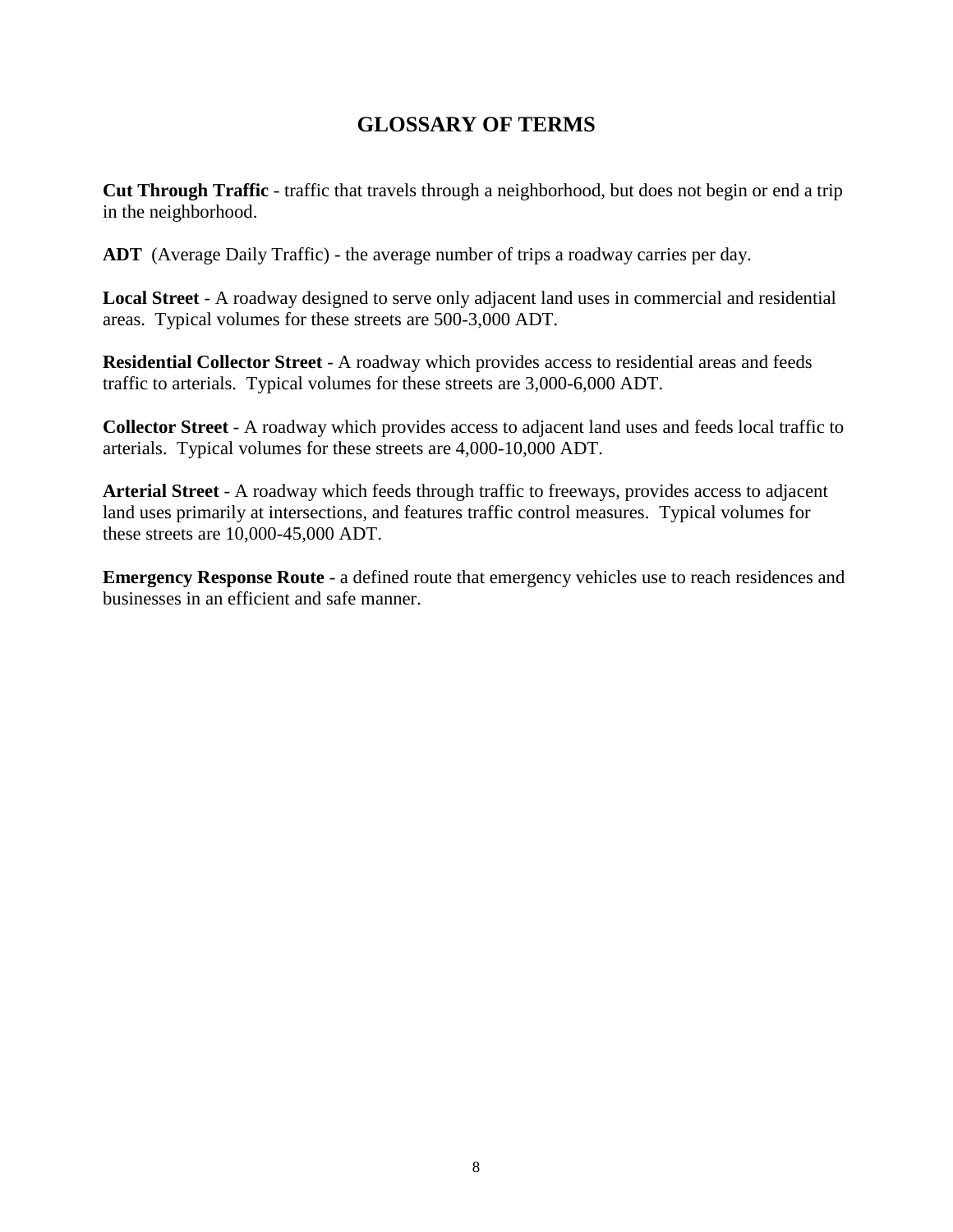### **APPENDIX A**

| <b>Traffic Calming Ranking</b> |  |
|--------------------------------|--|
|--------------------------------|--|

| <b>Minimum Criteria and Prioritization Criteria Policies:</b>   |                         |                |                                                                      |
|-----------------------------------------------------------------|-------------------------|----------------|----------------------------------------------------------------------|
| The minimum criteria:                                           |                         |                |                                                                      |
|                                                                 | $Speed -$ (min. 32 MPH) |                |                                                                      |
|                                                                 |                         |                | Volume – ________ (min. 1000 ADT or 750 ADT if speeds exceed 35 mph) |
| Minimum Criteria Met: _____ (YES/NO)<br>$\bullet$               |                         |                |                                                                      |
|                                                                 |                         |                |                                                                      |
| Speed :                                                         |                         | Points:        |                                                                      |
| $\overline{85}$ <sup>th</sup> percentile speed (critical speed) |                         | <b>Points</b>  |                                                                      |
| 34 mph                                                          |                         | $\overline{2}$ |                                                                      |
| $35$ mph                                                        |                         | $\overline{4}$ |                                                                      |
| $36$ mph                                                        |                         | 6              |                                                                      |
| 37 mph                                                          |                         | 8              |                                                                      |
| 38 mph or more                                                  |                         | 10 maximum     |                                                                      |
|                                                                 |                         |                |                                                                      |
| Speed :                                                         |                         | Points:        |                                                                      |
| 85 <sup>th</sup> percentile speed (critical speed)              |                         | <b>Points</b>  |                                                                      |
| 8 mph or more above posted speed limit                          |                         | $\mathbf{1}$   |                                                                      |
| 9 mph of more above posted speed limit                          |                         | $\overline{2}$ |                                                                      |
| 10 mph or more above posted speed limit                         |                         | 3 maximum      |                                                                      |
|                                                                 |                         |                |                                                                      |
| Volume (Average Daily Traffic): ______                          |                         | <b>Points:</b> |                                                                      |
|                                                                 |                         |                |                                                                      |

| <b>Local Street</b> | <b>Residential Collector Street</b> | <b>Collector Street</b> | <b>Points</b> |
|---------------------|-------------------------------------|-------------------------|---------------|
| $1000 - 1200$       | $2000 - 2300$                       | $3000 - 3500$           |               |
| $1201 - 1400$       | $2301 - 2600$                       | $3501 - 4000$           |               |
| $1401 - 1600$       | $2601 - 2900$                       | $4001 - 4500$           |               |
| $1451 - 1800$       | $2901 - 3200$                       | $4501 - 5000$           |               |
| 1801 and above      | 3201 and above                      | 5001 and above          | 5 maximum     |

**Collision History** : \_\_\_\_\_ **Points: \_\_\_\_\_\_\_**

One point per collision susceptible to correction by traffic calming device over a 2-year period (5 points maximum)

### **Fronting Uses (including homes, schools, parks & public facilities)**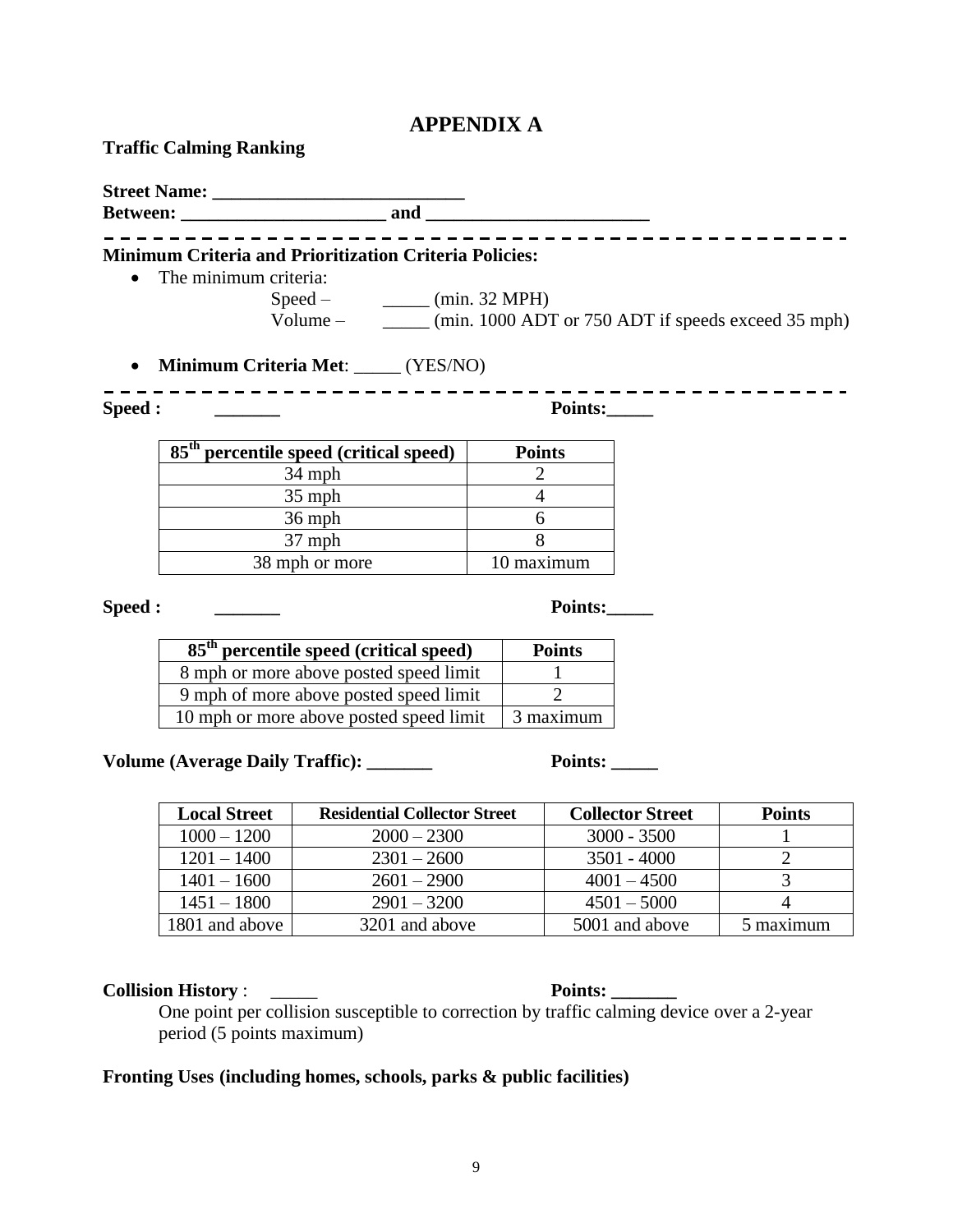#### **Fronting Use: \_\_\_\_\_\_\_\_\_ Points:\_\_\_\_\_\_\_**

| Percentage of the street that has fronting homes | <b>Points</b> |
|--------------------------------------------------|---------------|
|                                                  |               |
| $0-25%$                                          |               |
| 26-50%                                           |               |
| 50-75%                                           |               |
| 75-99%                                           |               |
| 100%                                             | 5 maximum     |

**Pedestrian Generators (such as parks, schools, public facilities, not including homes)\***

| <b>Pedestrian Generators: ___</b> |                                                                        | <b>Points:</b> |
|-----------------------------------|------------------------------------------------------------------------|----------------|
|                                   | <b>Number of pedestrian generators</b><br>within neighborhood boundary | <b>Points</b>  |
|                                   |                                                                        |                |
|                                   |                                                                        |                |
|                                   |                                                                        |                |
|                                   |                                                                        |                |
|                                   | 5 or more                                                              | maximum        |

\* Elementary, middle, junior and senior high schools will be weighted double points in this category.

#### **Engineering Judgment (Max 3 points) - for locations with unusual conditions or characteristics not captured in the aforementioned criteria**

**Points: \_\_\_\_\_\_\_**

**TOTAL Points: \_\_\_\_\_\_\_**

| Points       | Proportion of City<br>Funding |
|--------------|-------------------------------|
| $0 - 4$      | 0%                            |
| $5 - 8$      | 25%                           |
| $9 - 12$     | 50%                           |
| $13 - 16$    | 75%                           |
| 17 and above | 100%                          |

*Portion of City Funding: \_\_\_\_\_\_*

*OVERALL RANKING: \_\_\_\_\_\_\_*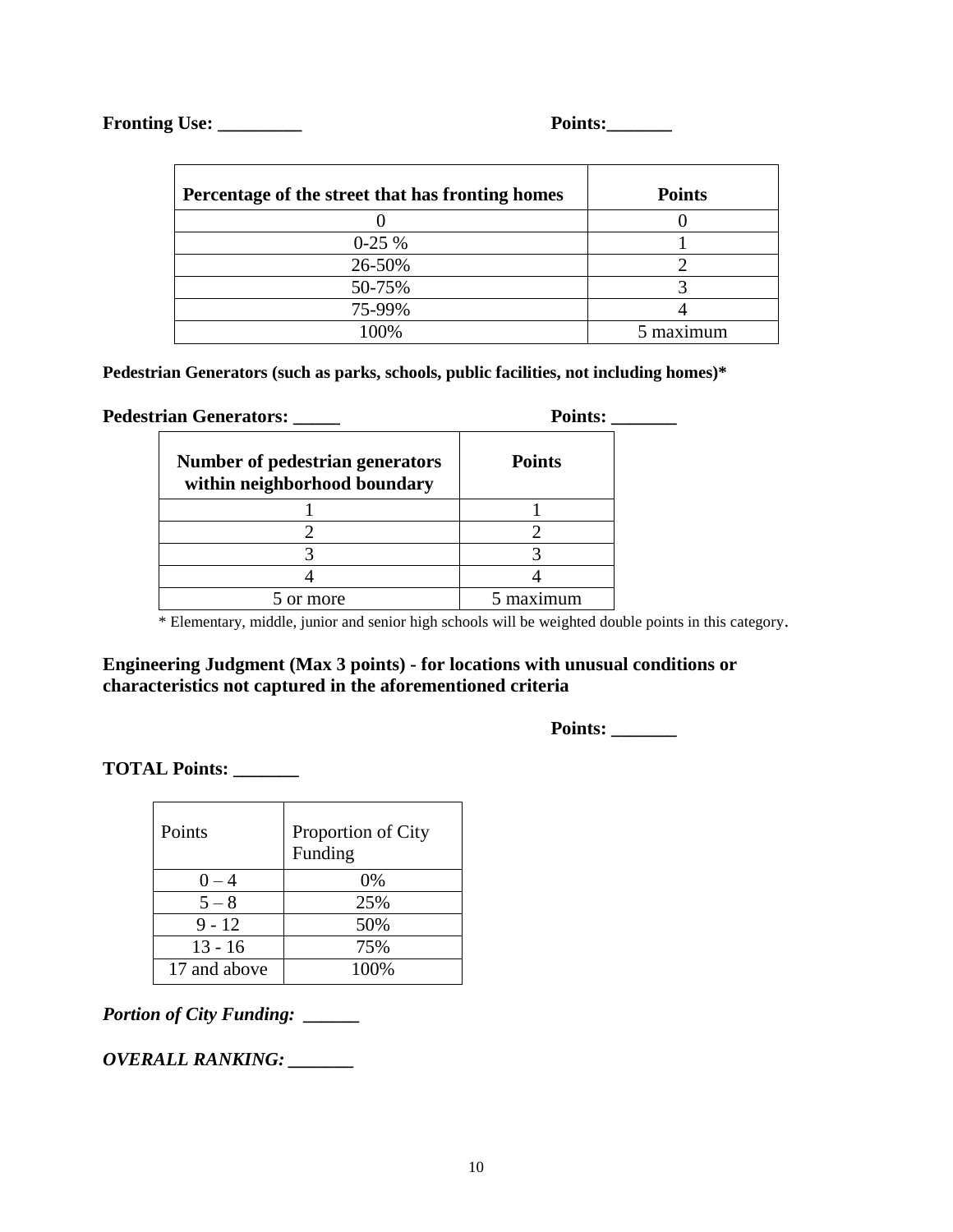### APPENDIX B

### **Funding Critera**

The residential share of the cost is dependent upon the nature of the traffic conditions in the neighborhood. The more severe traffic problems should receive a greater share of City funds. Since the prioritization criteria outlined in Appendix A quantifies the magnitude of the traffic problem, the higher the prioritization score, the greater the percentage of the project that will be paid by the City. The Funding Criteria is as follows:

| <b>Points</b> | <b>Proportion of City</b><br><b>Funding</b> |
|---------------|---------------------------------------------|
| $0 - 4$       | 0%                                          |
| $5 - 8$       | 25%                                         |
| $9 - 12$      | 50%                                         |
| $13 - 16$     | 75%                                         |
| 17 and above  | 100%                                        |

It is possible that none of the streets eligible for traffic calming in a given year would qualify for full city funding. When this is the case, the highest priority roadway is potentially eligible for full city funding despite the roadway's prioritization score. The City Traffic Engineer shall determine what proportion of city funding will be used for the highest ranking roadway each year.

Funding for the plan should be considered throughout the plan development process. If funding limitations will impact the range of options available, this needs to be identified early in the process and the range of appropriate devices should reflect these limitations. If a finite amount of funding is anticipated, the planning process should use this as a guideline on the number and combination of devices to be considered.

If a neighborhood feels that it has developed the best plan for the area and the plan includes a number of "high-end" options, such as landscaped, raised medians or roadway realignment, it may be necessary for the residents to participate at a higher financial level in the program. Landscaping also creates an ongoing cost of irrigation and maintenance. Maintenance agreements with homeowners and the creation of special assessment districts are options for funding these options.

Funding will play a significant role in the timing of plan implementation. Less expensive plans that have the financial support of the neighborhood and/or full City funding have an opportunity to be built more quickly than expensive plans that require the City and neighborhood to find alternative funding methods.

It is not the City's intent, nor in its capability to replicate on all residential streets the traffic environment of the short cul-de-sac. Residents must accept their willingness to live on a street of higher traffic volume when they purchase the homes on their impacted street and not expect to change the existing circulation system. The benefits of most traffic calming devices are quite localized; therefore any assessment of the costs should recognize this dynamic.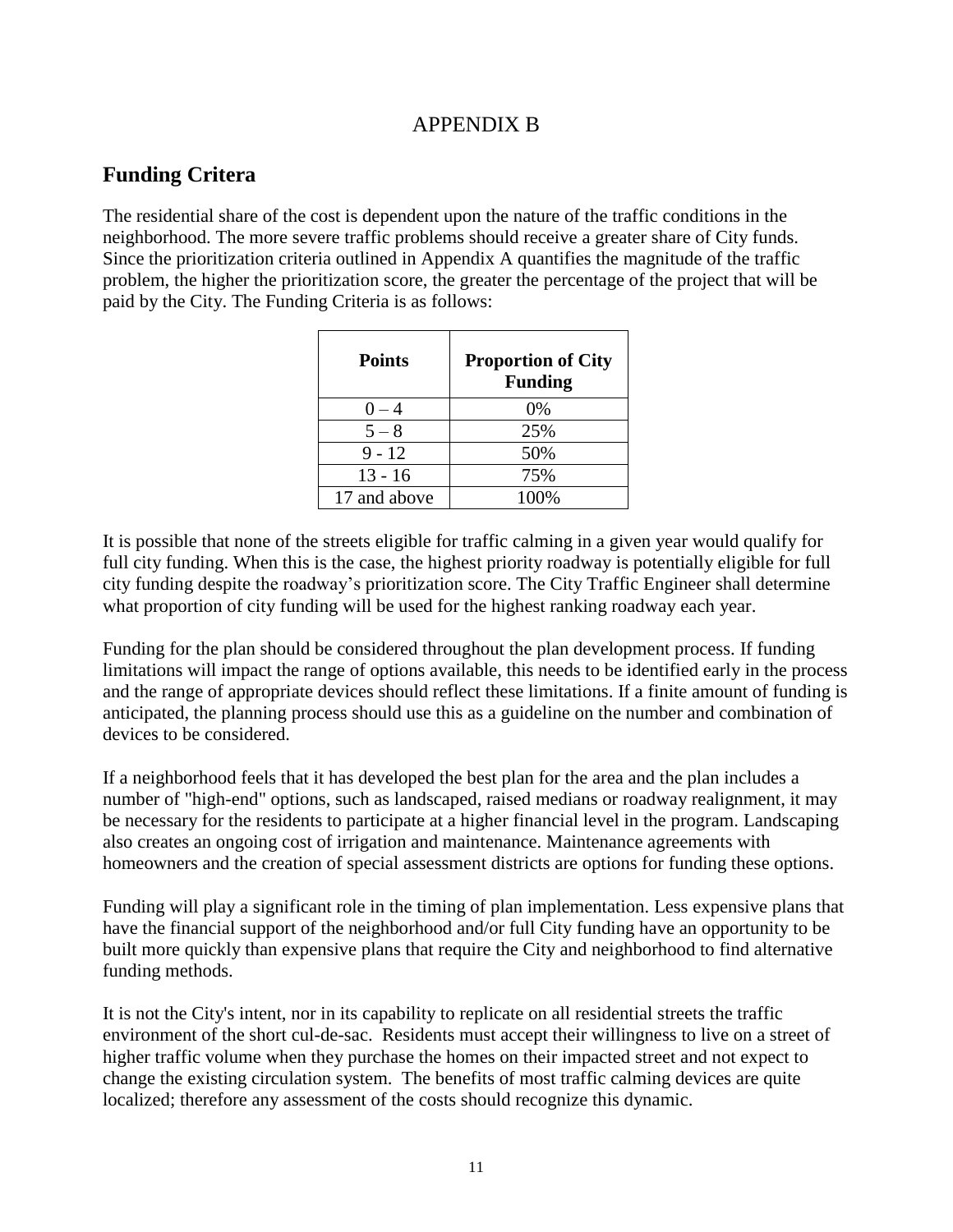Only the top ranking streets annually will be eligible for City Funds each year. If the residents on another street wish to fund the design and construction of the devices themselves, they may do so ONLY if the street meets the minimum criteria for traffic calming as identified in Appendix A. The neighborhood is still required to follow the approval process identified in this document, and the residents would be required to hire a consultant and contractor to administer, design and construct the devices. City staff would assist in the review and approval of any proposed traffic calming plan. Any alternate traffic calming plans would still require the City Traffic Engineer and City Council approval.

Those who receive a direct benefit from the improvements will be responsible for the residents' portion of the costs. These residents will have a chance to support or oppose the program as part of the final petition process.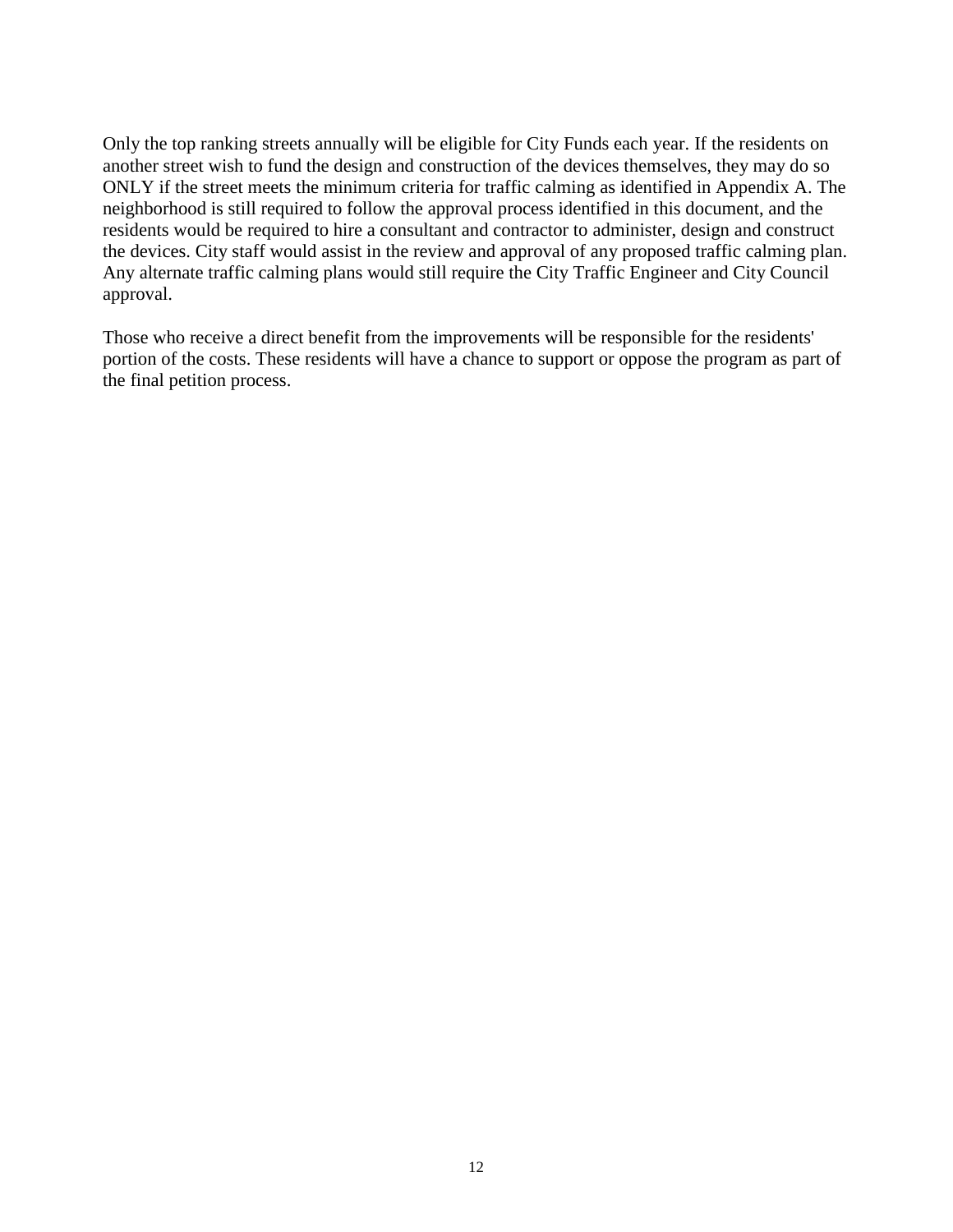### **APPENDIX C**

### **Policies**

The following policies were developed to guide traffic calming in the City of Pleasanton:

### *Policy 1 - Compatibility with Various City Plans*

Policy 1.1 - Traffic calming projects should be compatible with overall City transportation goals and objectives, as set forth in the Circulation Element of the City's General Plan. Specific General Plan goals that apply to neighborhood traffic calming include:

- 3.2 Discourage non-local and commercial traffic from using streets through residential areas.
- 4.5 Mohr Avenue should not be used as a truck route or primary access to industrial development to the east.
- 5.1 Incorporate City design standards for arterials, collectors, neighborhood collectors, and local public and private streets as part of the City's review of new developments.
- 5.2 Provide more than one access road (including emergency vehicle routes) to new developments, and use appropriate engineering design elements to discourage cutthrough traffic.
- 5.5 Design new streets and alterations of existing streets to preserve the character and safety of existing residential neighborhoods.
- 6.5 Particular sensitivity should be given to new development on streets which are projected to carry more than 2,000 average daily trips, and with existing houses which front such streets.

Policy 1.2 - The City will develop guidelines for the incorporation of traffic calming devices into the City's Roadway Design Standards and Standard Plans. Neighborhood collector streets longer than 1,200' should be considered for installation of neighborhood traffic calming devices.

Policy 1.3 - The implementation of traffic calming plans will be in accordance with the procedures set forward in this document, in keeping with sound engineering practices and within the limits of available resources.

### *Policy 2 - Emergency Response*

Policy 2.1 - A critical concern about the use of traffic calming devices is the delay it may create for emergency response vehicles, including fire engines, ambulances and law enforcement vehicles. It is important to be aware of the trade-offs when making decisions about the use of traffic calming devices. The more aggressive devices for slowing traffic will slow emergency vehicle response as well, and in some cases may cause safety concerns.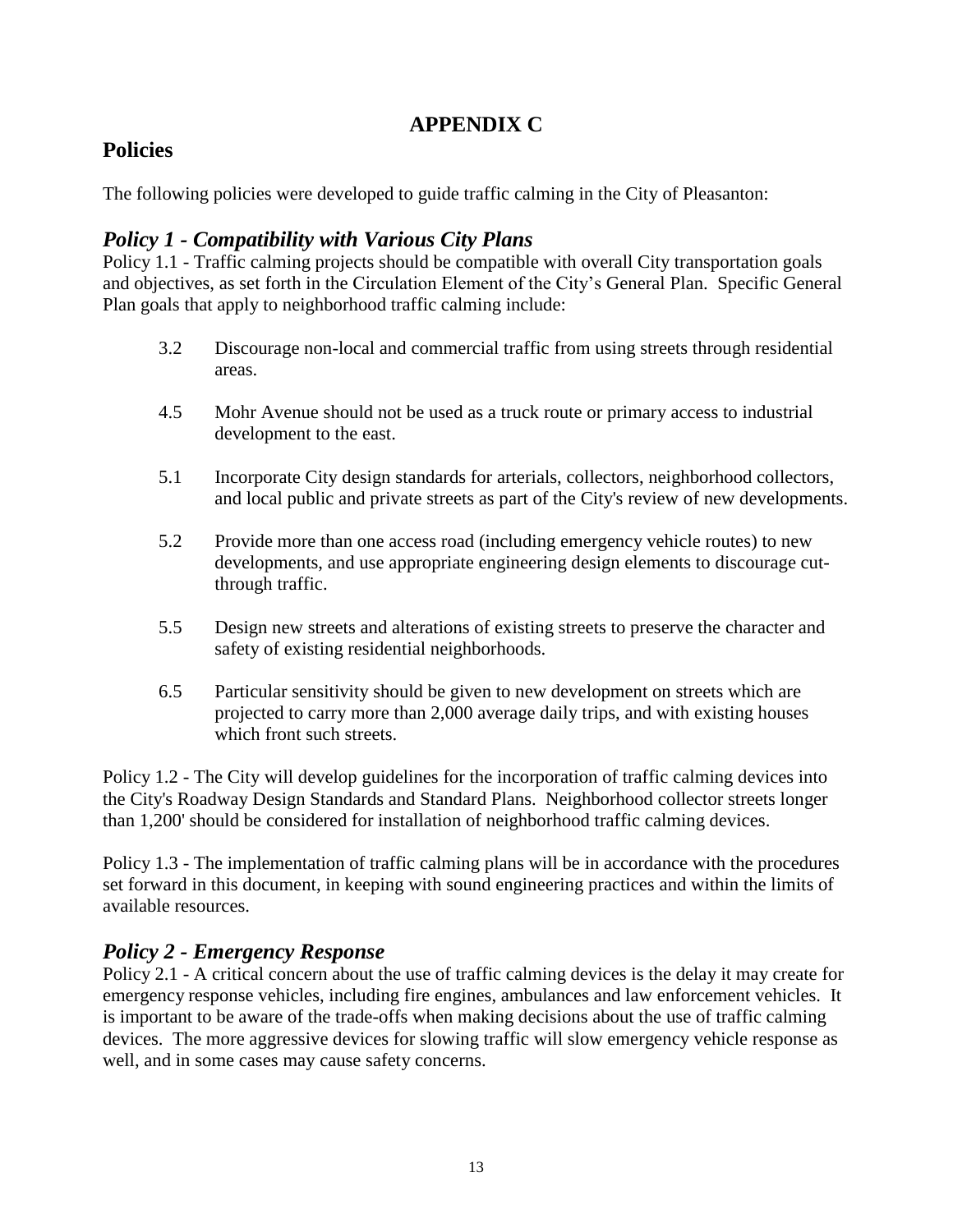Policy 2.2 - It is important to point out that fire trucks respond to many life threatening medical emergencies, such as heart attack victims, in addition to fire emergencies. Often, a fire truck is the first to respond to a medical emergency, since there are fire stations located throughout the City. Fire stations have been spaced as far apart as is practical, while still meeting the response time goal, so as to avoid having too many fire stations. Thus, to areas at the limits of current response times, any significant traffic calming devices will increase response time.

Policy 2.3 - Recognizing the importance of achieving this emergency response time goal as a necessary service to the public, all traffic calming devices will be designed to accommodate all emergency vehicles and to minimize its impacts on emergency vehicle response times. Most arterial and collector streets are considered primary emergency vehicle response routes and are used to access various parts of the city from the fire stations. In order to minimize impacts to emergency vehicle response times, particular attention should be paid to the types of devices used on collector streets. Devices that considerably limit or restrict emergency vehicle access on collector streets will not be allowed.

Policy 2.4 - The Staff Traffic Committee will identify emergency response and access concerns within each neighborhood prior to the first neighborhood meeting. These will include primary routes within the neighborhood, special need facilities in the neighborhood, access issues and necessary clearances.

### *Policy 3 - Neighborhood focus*

Policy 3.1 - This program is focused on residential areas since the purpose of the program is to improve quality of life of residents. Only local residential and 2-lane residential collector streets will be considered in this program. Arterial streets are specifically excluded from this program because the nature of arterial streets is to move large numbers of vehicles in a relatively freeflowing manner. Non-neighborhood traffic is encouraged to use arterial streets in order to reduce cut-through traffic in the neighborhoods. Neighborhood traffic calming is not designed to address hazardous arterial intersections, mitigate noise from major arterials, redesign the overall transportation/street classification system or effect a modal shift.

Policy 3.2 - Diverted traffic must also be considered when evaluating traffic calming measures. In developing a solution for one traffic problem, it is important not to shift the problem to another neighborhood or other residential streets within the neighborhood. Therefore, it is necessary to identify a neighborhood boundary to study the effects of proposed traffic calming devices.

Policy 3.3 - Neighborhood participation is critical to develop a consensus of the issues that adversely affect the neighborhood, evaluate the pros and cons of the various traffic calming measures and ensure that the issues are adequately addressed. It is essential to consider a wide range of perspectives and observations in addition to engineering data. The program is designed so that residents can become actively involved in defining the problem(s) and in the decision-making process in order to have a sense of ownership of the outcome.

Policy 3.4 - In addition to neighborhood participation, it is critical that the process reflects the opinions of a majority of the residents and not just a few vocal residents. This is implemented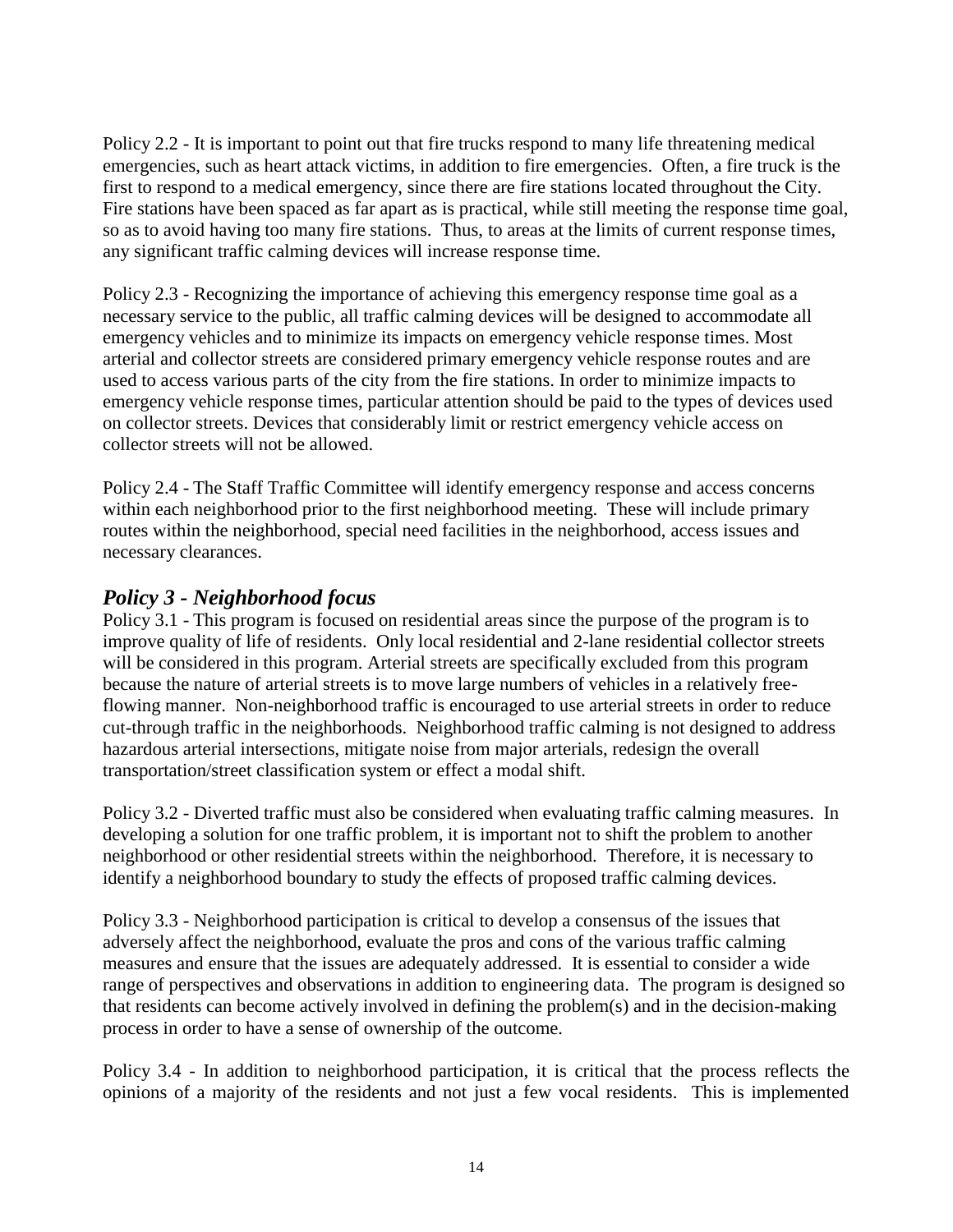through the use of a petition that must be signed by at least 50% of the households within the proposed project limits to initiate the traffic calming process. A preliminary neighborhood meeting will be held to discuss the traffic calming program prior to requiring the 50% petition. If the local neighborhood approves the traffic calming process, a neighborhood work group will work with city staff to develop a traffic calming plan. A second petition is required to proposed traffic calming plan. This second petition may also solicit approval of an assessment district (if needed). At least 67% of the residences within 500' of each proposed device must indicate their support for the device. In addition, the proposed device MUST be approved by all of the property owners fronting each device. This is discussed in more detail under funding.

### *Policy 4 – Traffic Calming Devices*

There are a few basic types of traffic calming devices that have different effects on the motoring public. It is important to understand how each type of device works and its impacts on motorists and emergency vehicles. The following discussion is divided to explain each type of device and the associated policies.

*Horizontal shift devices* include traffic circles, chicanes, medians, and other devices that deflect traffic laterally. These include *constriction devices* such as curb extensions, neckdowns and chokers. Both horizontal shift and constriction devices slow traffic by physically forcing motorists to maneuver around the devices. The use of landscaping within these devices not only enhances the aesthetics of the streetscape but also increases their effectiveness by breaking up the motorist's line of sight, which reduces the comfortable speed of travel. Therefore, these devices, when used in conjunction with one another, are effective for a longer stretch of roadway rather then just in the immediate vicinity of the device. These devices also tend to have relatively low impacts on emergency response times in that the vehicles can continue to move around the devices without stopping. However, use of these devices usually requires prohibition of on-street parking adjacent to the device.

Policy 4.1 - Horizontal Shift and Constriction Devices**:**

- Horizontal shift and constriction devices such as medians, traffic circles, chokers and chicanes are acceptable traffic calming devices.
- Homeowners fronting the proposed devices must approve any required parking restrictions.

*Vertical deflection devices* include speed lumps, speed humps, speed tables, and raised crosswalks and intersections. The only vertical deflection device that is included in this program is the speed lump. Speed lumps are similar to speed humps, except they are divided into three lumps with one foot of space between each lump. The space between the lumps is specifically designed to accommodate the axle width of fire trucks. All other vehicles with smaller axle widths have to go over the humps from at least one side of the vehicle. Speed lumps are typically 12 feet long and 3 inches high.

One of the concerns associated with speed lumps is the potential increased noise in the immediate area where the speed lumps are installed because of braking and accelerating vehicles. It is important that residents immediately adjacent to the speed lumps concur to their installation. Speed lumps should be placed as close as possible to existing street lights whenever feasible to improve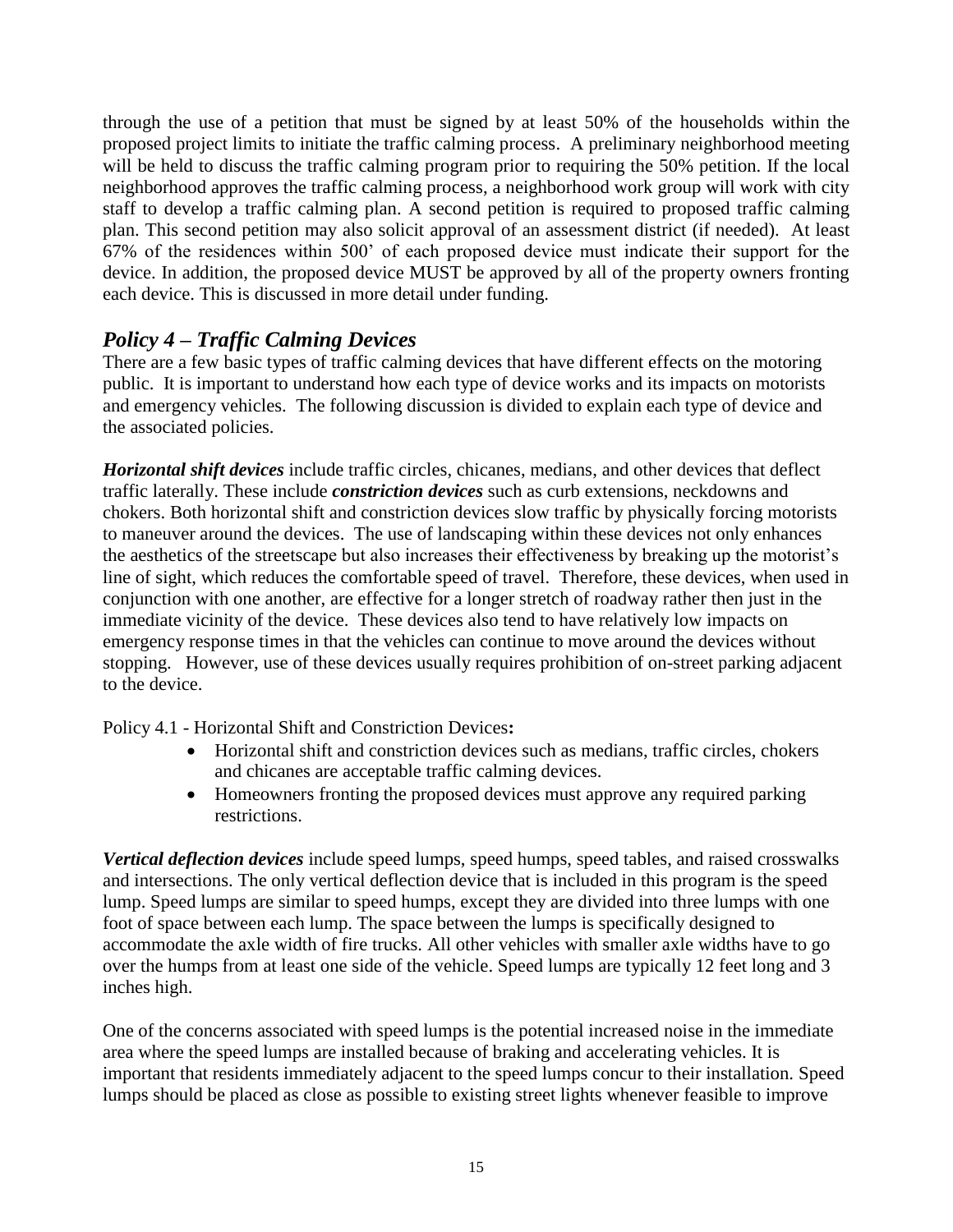nighttime visibility of the devices. Additional street lights may be necessary when speed lumps cannot be placed in front of existing street lights.

Policy 4.2 - Vertical Deflection Devices:

- Speed lumps are the only approved vertical deflection device.
- Homeowners fronting any proposed speed lump must approve the installation.
- Homeowners fronting any proposed street light must approve the installation

*Diverters, street closures, and turn restrictions* are measures that alter the existing transportation circulation system. In developing a solution it is important not to shift the problem to another neighborhood. Turn restrictions and street closures can cause a tremendous amount of traffic diversion over a wide area. These types of measures have impacts that would need to be evaluated in a greater scope than just within a particular neighborhood. Many other cities have policies that ban or discourage street closures. The impacts would include the environmental impacts due to changing the transportation circulation system. For these reasons, diverters, closures and turn restrictions should be pursued with caution. The use of diverters, street closures and turn restrictions will be evaluated as part of a larger area-wide study if their use is to be considered.

Policy 4.3 - Diverters and Closures:

 Limit the use of diverters, street closures and turn restrictions as traffic calming devices.

*Stop signs* are not approved traffic calming devices. Residents, however, often request stop signs in an effort to calm traffic. Although residents believe that stop signs will reduce vehicle speeds, studies have shown that vehicle speeds after the vehicle has passed through the stop controlled intersection are as high, and occasionally higher, than without a stop sign, as motorists try to "make up" time lost at the stop sign. The acceleration and deceleration near stop signs generates noise and adversely affects air quality.

Stop signs are traffic control devices that should be used when appropriate to assign right-of-way to conflicting traffic movements, not to calm traffic. Stop signs should be installed only at locations where conditions meet established criteria, which is the current practice of the City. Studies have shown that stop signs that do not meet established criteria (known as unwarranted stop signs) have a higher violation rate. Unwarranted stop signs also create disrespect of traffic control devices in general and affect behavior at other stop controlled intersections. It is for these many reasons that unwarranted stop signs are not to be used in this program.

Policy 4.4 - Stop Signs:

Unwarranted stop signs shall not be used as a part of this program.

### *Policy 5 - Maintenance*

Many traffic calming devices alter the geometry of the roadway. Poorly designed traffic calming devices could interfere with street sweeping and other existing maintenance activities. This could have a negative affect on the appearance of the neighborhood and the residents' quality of life.

Policy 5.1 - Maintenance Policies: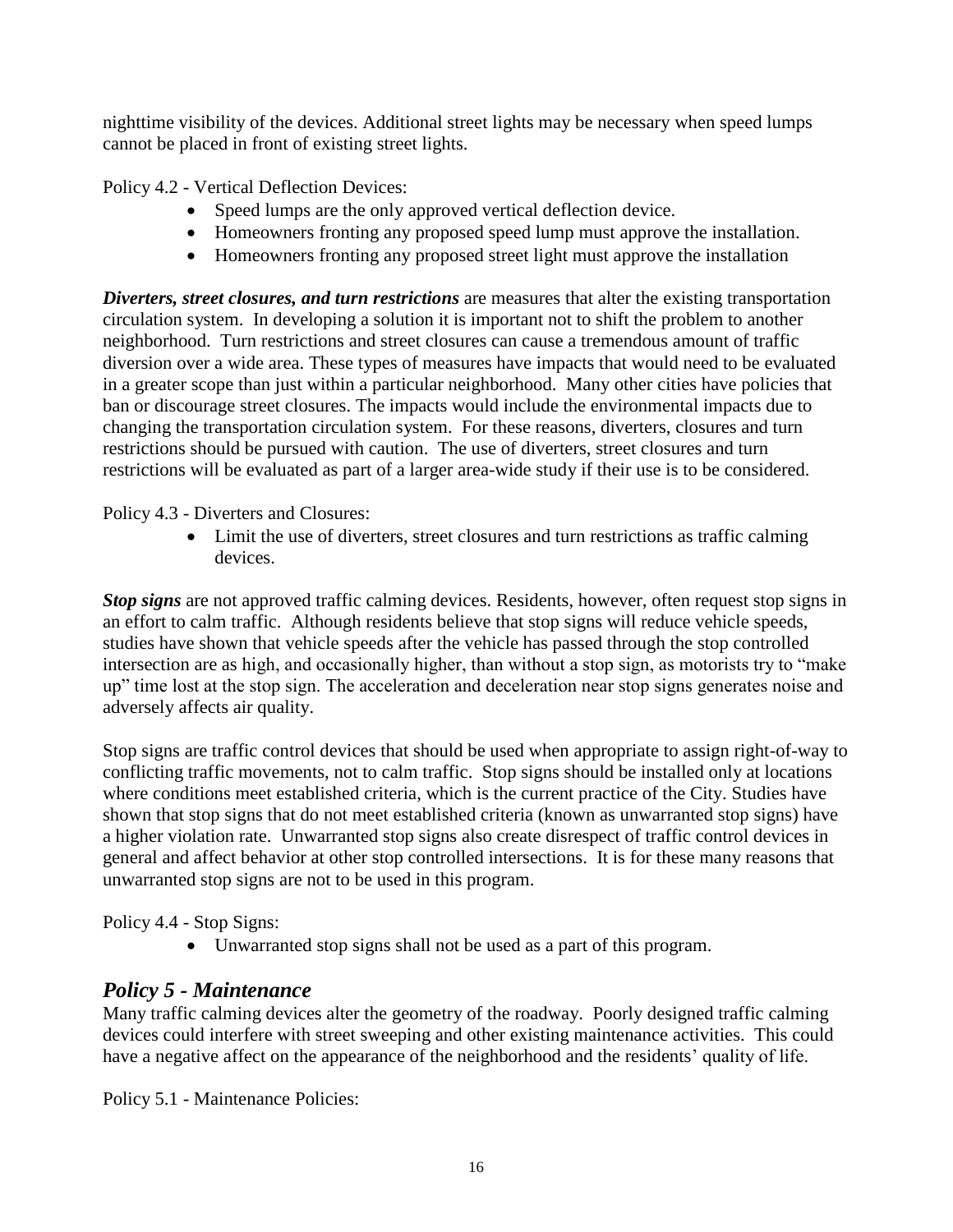- Traffic calming devices shall be designed to minimize adverse impacts to street sweeping and other maintenance activities.
- The development of traffic calming devices should be coordinated with the Maintenance Department.

#### *Policy 6– Minimum Criteria and Prioritization Criteria*

The need to prioritize projects arises when the demand for traffic calming exceeds City resources. This includes staff time to work on the project as well as construction funding. A common approach to efficiently utilize city resources is to prioritize projects so that the neighborhoods with the greater problems are addressed first. Since most neighborhood traffic problems involve speeding vehicles or a high volume of vehicles relative to the street type, these criteria are weighted heavier in the ranking. Another factor that is considered in defining the extent of the problem is the average annual reported accidents. Also, the impact traffic will have on a neighborhood depends upon the character of the street in the neighborhood and the amount of pedestrian activity within the neighborhood. Streets that have a greater percentage of fronting homes, schools, parks or other public facilities are impacted more than streets that are lined with backing lot treatments. Neighborhoods that have a higher number of pedestrian generators, such as parks, schools and other public facilities, will be impacted greater than those neighborhoods without pedestrian generators. Due to the high concentration of school-aged pedestrians and localized traffic congestion associated with elementary, middle and high schools, these pedestrian generators are weighted double that of other non-school pedestrian generators. The prioritization criteria are also used to determine how the project should be funded. This is discussed in more detail under funding.

In addition to prioritizing projects, it is necessary to provide some minimum criteria that must be met in order for a neighborhood to qualify for traffic calming measures. These minimum criteria ensure that City staff and financial resources are used efficiently by not spending resources on streets that do not have a significant traffic problem and to avoid creating unmet expectations by having a long list of projects that may never get built. These minimum criteria are based on vehicle speeds and volumes.

For the purposes of the minimum and prioritization criteria, the data collected will be rounded up to the nearest whole number.

#### **Policy 6.1 - Minimum Criteria and Prioritization Scoring Criteria:**

• The minimum criteria to be used to determine if a street is eligible for traffic calming devices is as follows:

Speed – 85th percentile speed (critical speed) is at least 32 mph

Volume – Average daily traffic is at least 1000 vehicles. If vehicles speeds are in excess of 35 mph, then the average daily traffic shall be at least 750 vehicles

• The prioritization scoring criteria allows 35 maximum points and is as follows: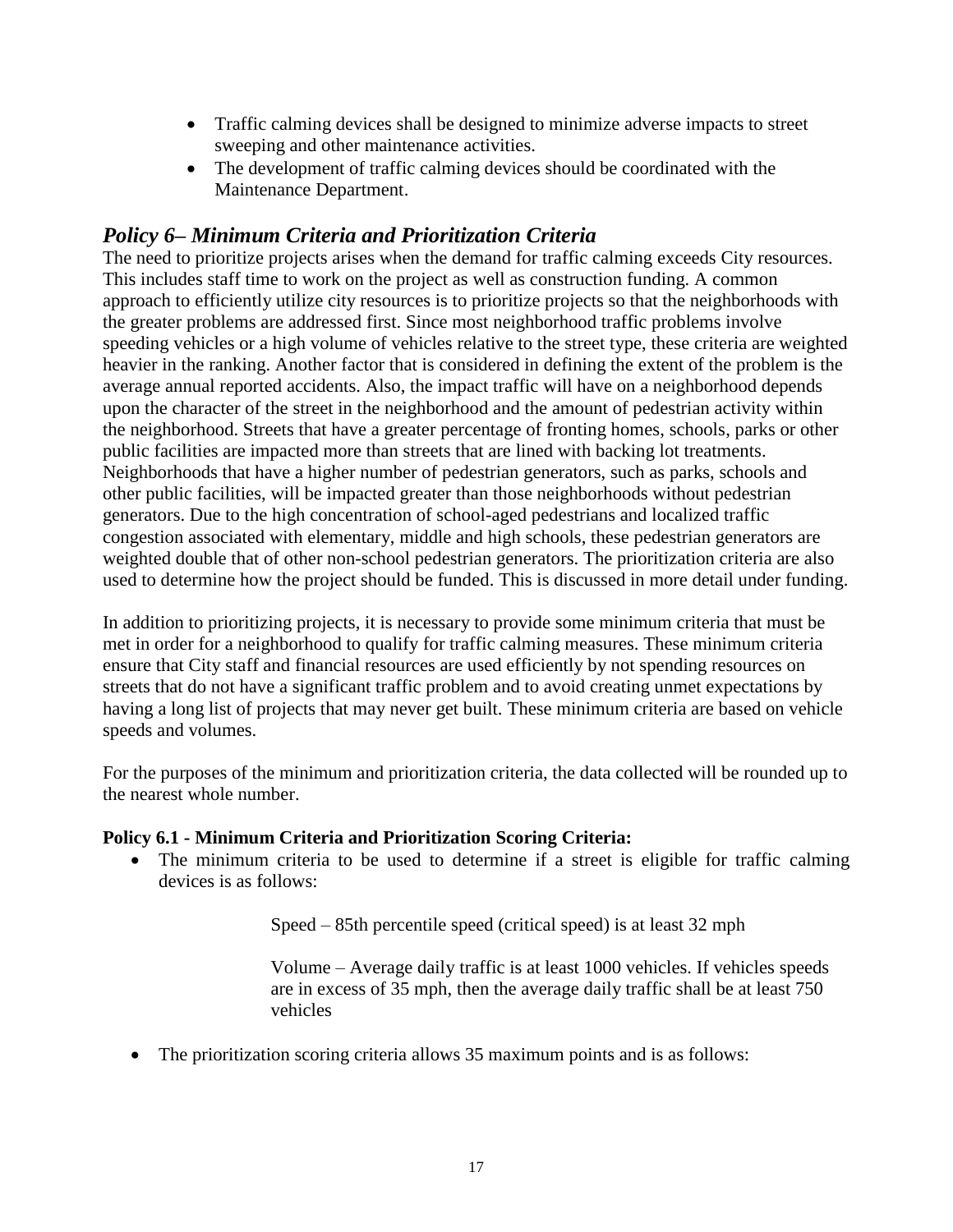| <br>I |
|-------|
|-------|

| $85^{\text{th}}$<br>percentile speed (critical speed) | <b>Points</b> |
|-------------------------------------------------------|---------------|
| $34$ mph                                              |               |
| $35$ mph                                              |               |
| $36$ mph                                              |               |
| 37 mph or more                                        | 8 maximum     |

**Speed** 

| $\overline{85}$ <sup>th</sup> percentile speed (critical speed) | <b>Points</b> |
|-----------------------------------------------------------------|---------------|
| 8 mph or more above posted speed limit                          |               |
| 9 mph of more above posted speed limit                          |               |
| 10 mph or more above posted speed limit                         | 3 maximum     |

| <b>Local Street</b> | <b>Residential Collector Street</b> | <b>Collector Street</b> | <b>Points</b> |
|---------------------|-------------------------------------|-------------------------|---------------|
| $1000 - 1200$       | $2000 - 2300$                       | $3000 - 3500$           |               |
| $1201 - 1400$       | $2301 - 2600$                       | $3501 - 4000$           |               |
| $1401 - 1600$       | $2601 - 2900$                       | $4001 - 4500$           |               |
| $1451 - 1800$       | $2901 - 3200$                       | $4501 - 5000$           |               |
| 1801 and above      | 3201 and above                      | 5001 and above          |               |

#### **Volume (Average Daily Traffic)**

**Accident History** - One point per accident susceptible to correction by traffic calming device over a recent 2-year period (5 points maximum)

**Fronting Homes -** Engineering judgment shall be used when determining if adjacent land uses qualify as a fronting home. For example, homes with side street access and offset from the requested street may not qualify. Apartments and other high density residential housing typically do not qualify UNLESS they provide direct or primary unit access to the fronting street.

**0 points -** No fronting residential land uses

- **1 point** Minor residential land use typically 25% or less of street.
- **2 points -** Minor to moderate residential land use residential is typically secondary land use on street - less than 50% of street.
- **3 points -** Moderate residential land use with occasional alternative land use typically less than 75% of street.

**4 points -** Primarily residential land use - up to 100%.

#### **5 points -** Exclusive and uninterrupted residential land use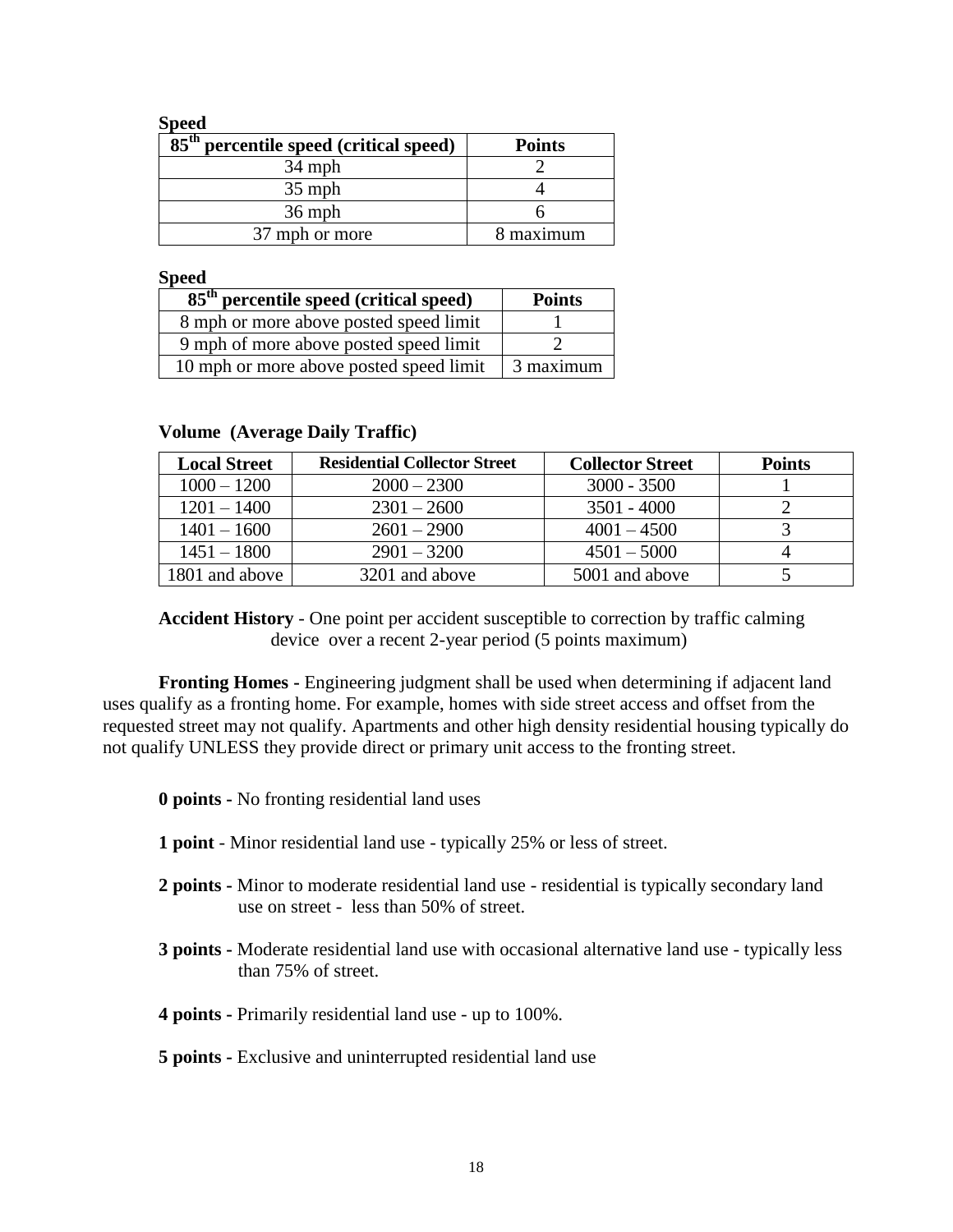| <b>Number of pedestrian generators</b><br>within neighborhood boundary | <b>Points</b> |
|------------------------------------------------------------------------|---------------|
|                                                                        |               |
|                                                                        |               |
|                                                                        |               |
|                                                                        |               |
| more                                                                   |               |

**Pedestrian Generators (such as parks, schools, public facilities, not including homes)\***

\* Elementary, middle and junior and senior high schools will be weighted double points in this category.

#### **Engineering Judgment (Max 3 points) - for locations with unusual conditions or characteristics not captured in the aforementioned criteria.**

### *Policy 7 – Funding*

#### Policy 7.1 - Administration Costs

Administration costs include staff time to collect and analyze data, prioritize requests, conduct neighborhood meeting and design the traffic calming devices. These costs would be covered under normal operating budgets using existing staff.

#### Policy 7.2 - Capital Financing

The construction costs of traffic calming devices may be shared between the residents and the City of Pleasanton as outlined below. The cost sharing concept has several advantages. It ensures that residents have buy-in and a sense of ownership in the project, and traffic calming devices are less likely to be removed in the future. The issue of traffic calming removal should not be dismissed as minor. Some agencies that have had traffic calming programs for several decades have now implemented traffic calming removal programs. The shared funding concept helps to avoid this situation by ensuring that the traffic calming devices are really necessary. Another advantage of the shared funding approach is that the residents will be fiscally responsible in the development of the traffic calming plan. The City can stretch its budget to cover more projects to more neighborhoods.

The residential share of the cost is dependent upon the nature of the traffic conditions in the neighborhood. The more severe traffic problems should receive a greater share of City funds. Since the prioritization criteria quantifies the magnitude of the traffic problem, the higher the prioritization score, the greater the percentage of the project that will be paid by the City. If a project scores 21 or more points, the City would fund 100% of the construction costs.

Policy 7.3 - Operations and Maintenance Financing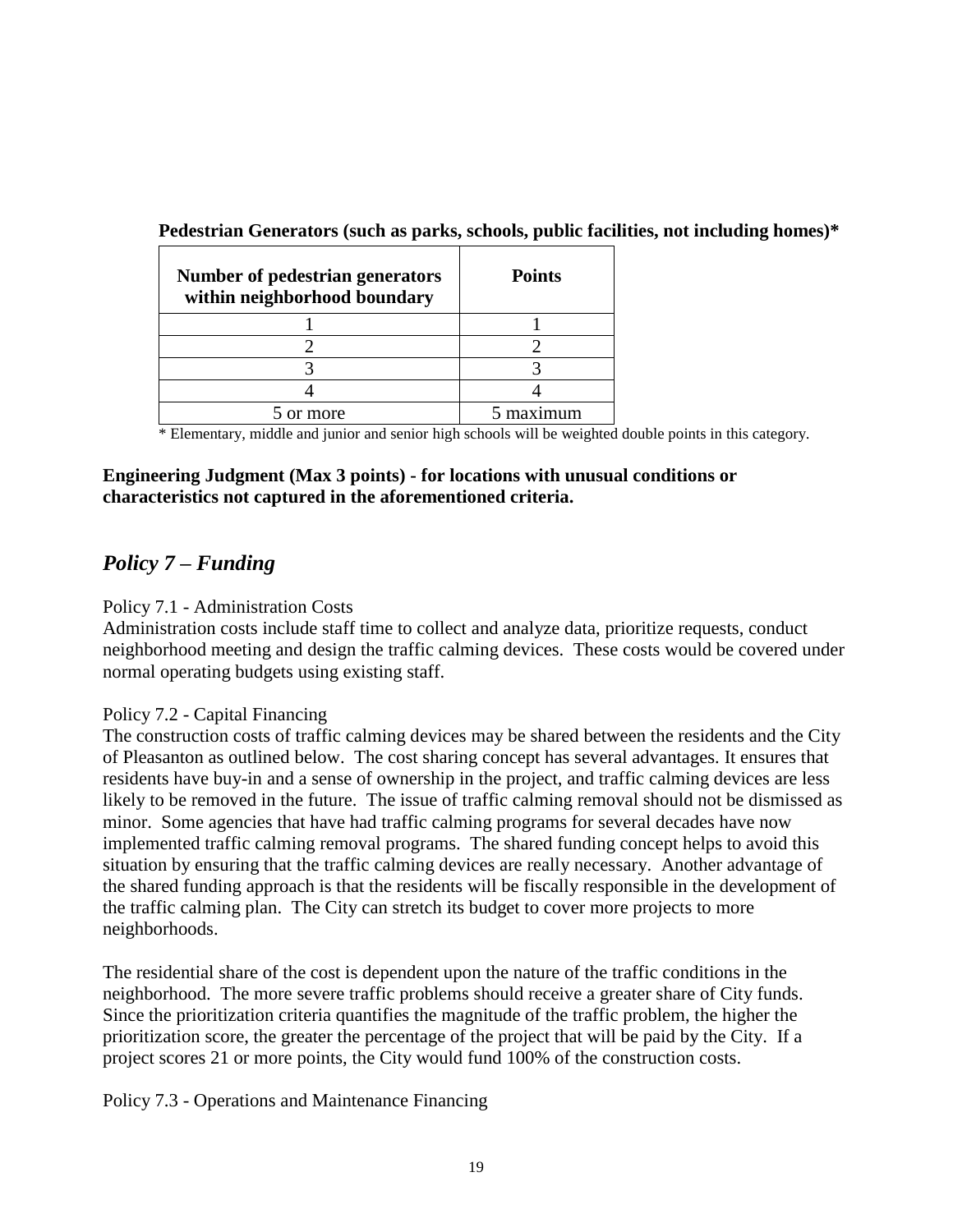The resident share of the traffic calming project may be collected through a Lighting and Landscaping Assessment District. This requires setting up an assessment district to levy fees to be added to the property owners' property tax bill. Some neighborhoods (about 15% of residential areas in the City) already have Lighting and Landscaping Assessment Districts that could be used to assess the cost of constructing and maintaining traffic calming devices if the neighborhood boundary coincides with assessment district boundary. If the boundaries do not coincide, then a new Lighting and Landscaping Assessment District would be formed. The main advantage of this method is that the cost of the project can be spread over several years (up to 5 years) to minimize the annual fiscal impact to each homeowner. The homeowners within the project boundary will be billed an equal share of the project. In order to impose this fee, a 51% majority vote of the voting homeowners is required. Approximately \$5,000 to \$10,000 would be spent by the City in "soft costs" such as administration and legal expenses to prepare the engineers report, and to put the assessment to a vote. If the assessment district vote fails, these soft costs would be taken out of the annual traffic calming budget. If the assessment district passes, these costs would be incorporated into the assessment.

It is the City's policy that traffic calming devices will be landscaped when applicable. Landscaping improvements associated with traffic calming require ongoing maintenance and irrigation costs. Agreements can be made with residents and homeowner associations to maintain the landscaping and pay for water taps where necessary in the improvements.

Policy 7.4 - Funding Policies -

- The shared funding concept is implemented to share the construction costs between the City and the residents, with a greater City share being contributed to address the more severe traffic problems.
- The City will not directly collect funds from the residents for the neighborhood share.
- The residents shall be responsible for all associated maintenance costs through existing or new assessment districts.
- The Funding Criteria is based on the Prioritization Score. The proposed street must meet minimum traffic calming speed and volume criteria to be eligible for traffic calming. The higher the score the more the City will contribute to funding. The Funding Criteria is as follows:

| <b>Points</b> | <b>Proportion of City</b><br><b>Funding</b> |
|---------------|---------------------------------------------|
| $0 - 4$       | 0%                                          |
| $5 - 8$       | 25%                                         |
| $9 - 12$      | 50%                                         |
| $13 - 16$     | 75%                                         |
| 17 and above  | 100%                                        |

 When none of the streets eligible for traffic calming in a given year qualify for full city funding, the highest priority roadways may be eligible for full city funding despite the roadway's prioritization score. The City Traffic Engineer shall determine what proportion of city funding will be used for the highest ranking roadways each year.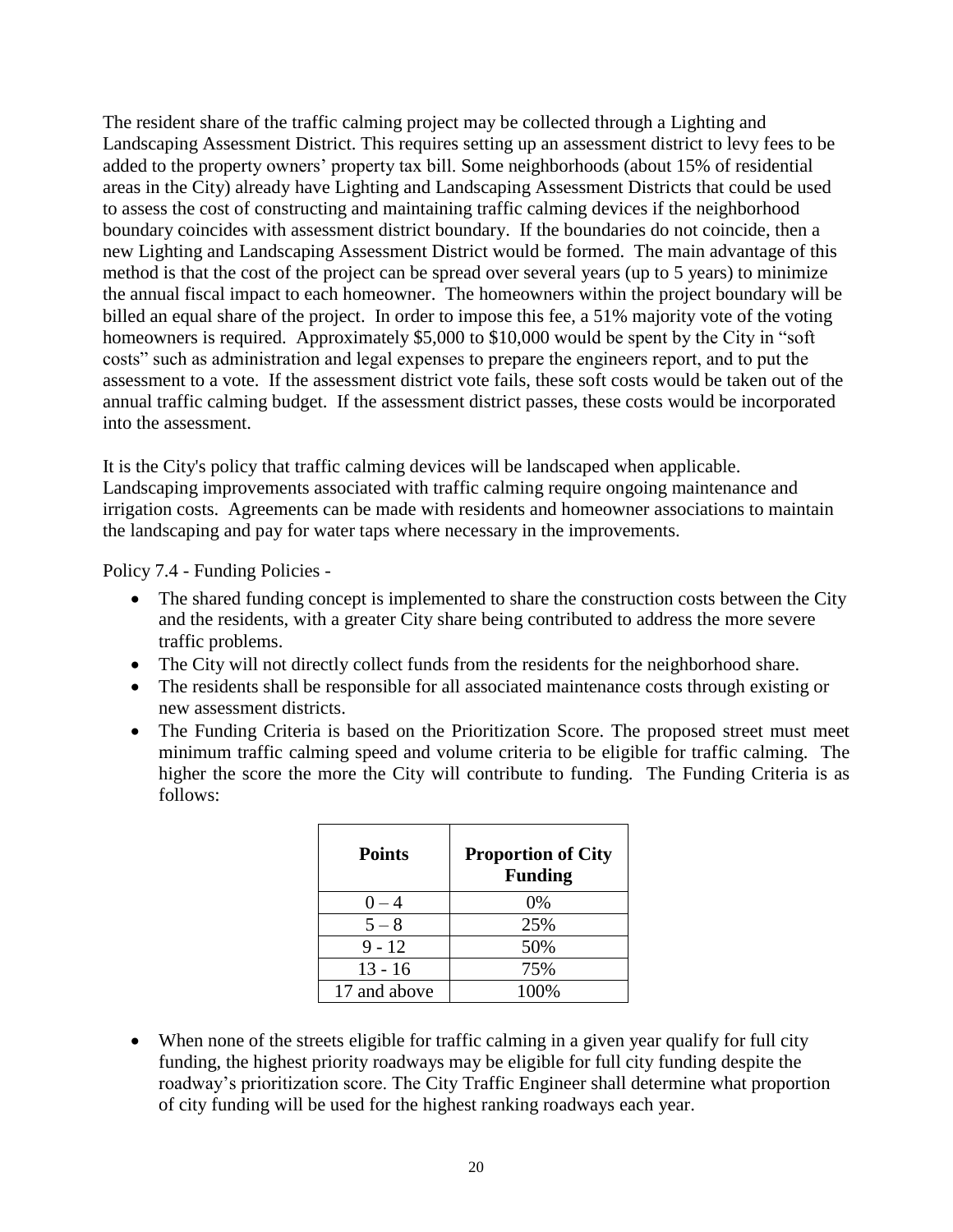### *Policy 8 - Traffic Calming Device Removal*

Although there are many policies and steps incorporated in the program to avoid the scenario whereby a neighborhood requests to have traffic calming devices removed, it is acknowledged that this may occur. In order for traffic calming devices to be removed from a neighborhood, the same process of neighborhood meetings and consensus requirements should be met. A neighborhood meeting would be held to discuss the issues and the impacts of traffic calming removal. A petition to garner 67% approval of residents within 500 feet of each device would need to be circulated within the original neighborhood boundary that installed the traffic calming device initially. The costs of removing traffic calming devices would be paid 100% by the residents. Therefore, it would require a 51% approval of the property owners to pass an assessment district vote to fund the removal costs.

Police 8.1 - Removal Policies -

- Require a positive response from at least 67% of the households within 500 feet of each device to remove the traffic calming device. All locations within a neighborhood boundary must be approved in order to remove the traffic calming devices.
- Residents shall pay for 100% of the costs to remove traffic calming devices.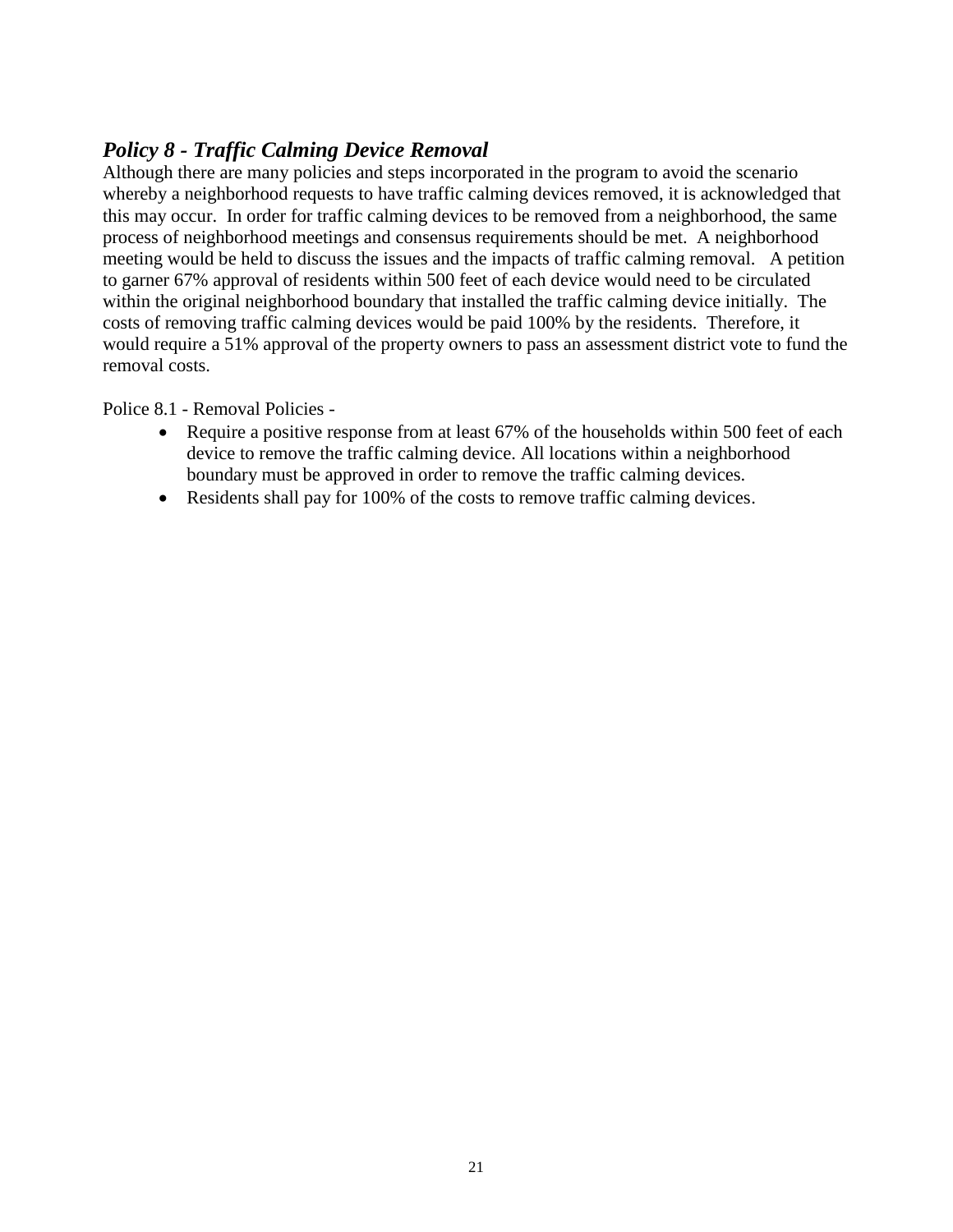### **APPENDIX D**

#### **Petition to Initiate Neighborhood Traffic Calming Program**

Location: XXXXXXXX

A resident of XXXXXXXX has requested that the City of Pleasanton Neighborhood Traffic Calming Program be initiated to address concerns about speeding on XXXXXXXX. In order to commence this process, this petition must be signed by 51% of the households on XXXXXXXX between XXXXXXXX and XXXXXXXX. This level of neighborhood support is needed to justify further analysis, and development of a traffic calming plan.

Please sign the attached petition, include your address and telephone number, and indicate whether you support (yes) or oppose (no) this proposal. **Note that support for the current petition only initiates the data collection and plan development process. Due to limited funding, each year Traffic Calming requests are prioritized based on criteria such as speed, volume, number of collisions, and proximity to public facilities.**

If this petition receives the necessary support of the neighborhood, City of Pleasanton staff will collect data about traffic conditions on XXXXXXXX, and will assist a resident steering committee to analyze and select traffic calming devices. The resulting plan would be presented to area residents at a neighborhood meeting. Installation of any traffic calming devices, such as speed lumps or radar speed signs, would require another petition receiving support from at least 67% of residents living within 500 feet of each device.